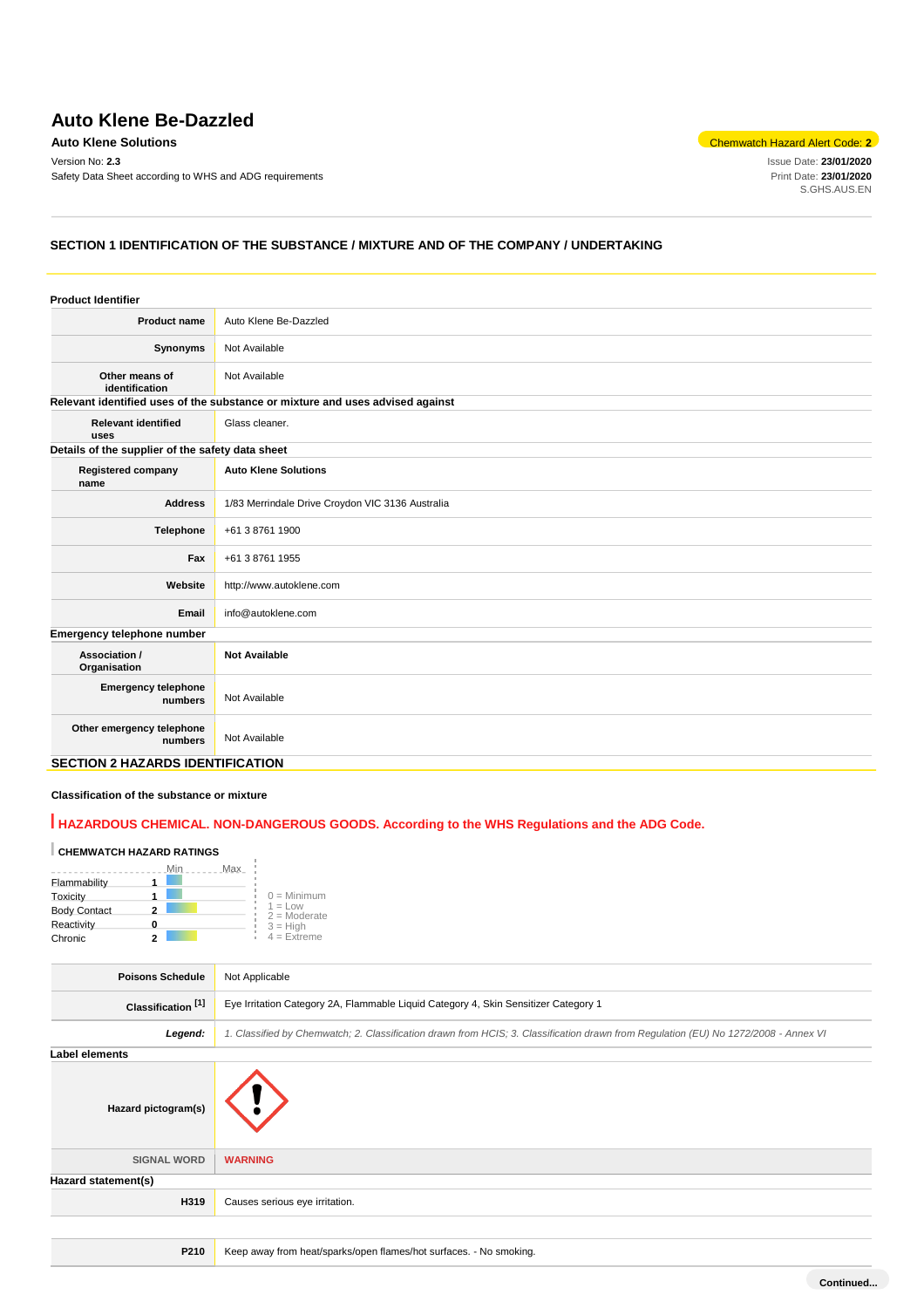| H <sub>22</sub> 7                            | Combustible liquid.                                                                                                              |
|----------------------------------------------|----------------------------------------------------------------------------------------------------------------------------------|
| H317                                         | May cause an allergic skin reaction.                                                                                             |
| <b>Precautionary statement(s) Prevention</b> |                                                                                                                                  |
| P280                                         | Wear protective gloves/protective clothing/eye protection/face protection.                                                       |
| P261                                         | Avoid breathing mist/vapours/spray.                                                                                              |
| P272                                         | Contaminated work clothing should not be allowed out of the workplace.                                                           |
| <b>Precautionary statement(s) Response</b>   |                                                                                                                                  |
| P321                                         | Specific treatment (see advice on this label).                                                                                   |
| P363                                         | Wash contaminated clothing before reuse.                                                                                         |
| P370+P378                                    | In case of fire: Use water spray/fog for extinction.                                                                             |
| P302+P352                                    | IF ON SKIN: Wash with plenty of water.                                                                                           |
| P305+P351+P338                               | IF IN EYES: Rinse cautiously with water for several minutes. Remove contact lenses, if present and easy to do. Continue rinsing. |
| P333+P313                                    | If skin irritation or rash occurs: Get medical advice/attention.                                                                 |
| P337+P313                                    | If eye irritation persists: Get medical advice/attention.                                                                        |
| <b>Precautionary statement(s) Storage</b>    |                                                                                                                                  |
| P403+P235                                    | Store in a well-ventilated place. Keep cool.                                                                                     |
| Precautionary statement(s) Disposal          |                                                                                                                                  |
| P501                                         | Dispose of contents/container to authorised hazardous or special waste collection point in accordance with any local regulation. |
|                                              | <b>SECTION 3 COMPOSITION / INFORMATION ON INGREDIENTS</b>                                                                        |

### **Substances**

See section below for composition of Mixtures

### **Mixtures**

| <b>CAS No</b> | %[weight] | Name                            |
|---------------|-----------|---------------------------------|
| 67-63-0       | $<$ 5     | isopropanol                     |
| 64-17-5       | $<$ 5     | ethanol                         |
| 111-76-2      | $<$ 5     | ethylene glycol monobutyl ether |
| 7732-18-5     | >60       | water                           |
| Not Available | $<$ 5     | surfactants                     |

# **SECTION 4 FIRST AID MEASURES**

# **Description of first aid measures**

| <b>Eye Contact</b>  | If this product comes in contact with the eyes:<br>. Wash out immediately with fresh running water.<br>Ensure complete irrigation of the eye by keeping eyelids apart and away from eye and moving the eyelids by occasionally lifting the upper<br>and lower lids.<br>► Seek medical attention without delay; if pain persists or recurs seek medical attention.<br>▶ Removal of contact lenses after an eye injury should only be undertaken by skilled personnel.                              |
|---------------------|---------------------------------------------------------------------------------------------------------------------------------------------------------------------------------------------------------------------------------------------------------------------------------------------------------------------------------------------------------------------------------------------------------------------------------------------------------------------------------------------------|
| <b>Skin Contact</b> | If skin contact occurs:<br>Immediately remove all contaminated clothing, including footwear.<br>Flush skin and hair with running water (and soap if available).<br>Seek medical attention in event of irritation.                                                                                                                                                                                                                                                                                 |
| Inhalation          | If fumes, aerosols or combustion products are inhaled remove from contaminated area. I<br>Other measures are usually unnecessary.                                                                                                                                                                                                                                                                                                                                                                 |
| Ingestion           | If swallowed do <b>NOT</b> induce vomiting.<br>If vomiting occurs, lean patient forward or place on left side (head-down position, if possible) to maintain open airway and prevent<br>aspiration.<br>• Observe the patient carefully.<br>Never give liquid to a person showing signs of being sleepy or with reduced awareness; i.e. becoming<br>unconscious. ► Give water to rinse out mouth, then provide liquid slowly and as much as casualty can comfortably<br>drink. Seek medical advice. |
|                     | Indication of any immediate medical attention and special treatment needed                                                                                                                                                                                                                                                                                                                                                                                                                        |

### Treat symptomatically.

For acute or short term repeated exposures to ethylene glycol:

Early treatment of ingestion is important. Ensure emesis is satisfactory.

Test and correct for metabolic acidosis and hypocalcaemia.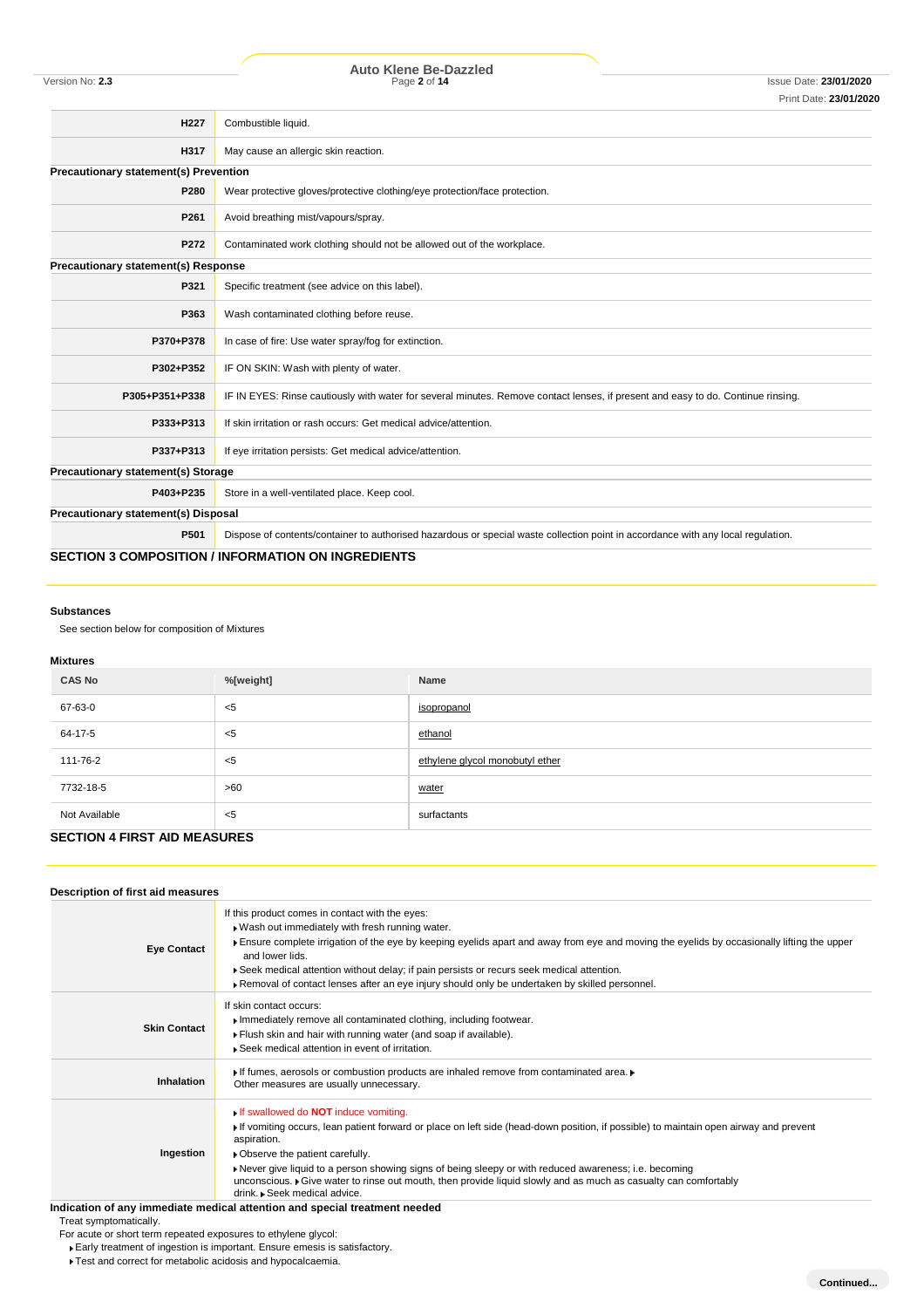Apply sustained diuresis when possible with hypertonic mannitol.

- Evaluate renal status and begin haemodialysis if indicated. [I.L.O]
- Rapid absorption is an indication that emesis or lavage is effective only in the first few hours. Cathartics and charcoal are generally not effective.
- Correct acidosis, fluid/electrolyte balance and respiratory depression in the usual manner. Systemic acidosis (below 7.2) can be treated with intravenous sodium bicarbonate solution.
- Ethanol therapy prolongs the half-life of ethylene glycol and reduces the formation of toxic metabolites.
- Pyridoxine and thiamine are cofactors for ethylene glycol metabolism and should be given (50 to 100 mg respectively) intramuscularly, four times per day for 2 days. ▶ Magnesium is also a cofactor and should be replenished. The status of 4-methylpyrazole, in the treatment regime, is still uncertain. For clearance of the material and its metabolites, haemodialysis is much superior to peritoneal dialysis.

[Ellenhorn and Barceloux: Medical Toxicology]

It has been suggested that there is a need for establishing a new biological exposure limit before a workshift that is clearly below 100 mmol ethoxy-acetic acids per mole creatinine in morning urine of people occupationally exposed to ethylene glycol ethers. This arises from the finding that an increase in urinary stones may be associated with such exposures. *Laitinen J., et al: Occupational & Environmental Medicine 1996; 53, 595-600*

# **SECTION 5 FIREFIGHTING MEASURES**

### **Extinguishing media**

The product contains a substantial proportion of water, therefore there are no restrictions on the type of extinguishing media which may be used. Choice of extinguishing media should take into account surrounding areas.

Though the material is non-combustible, evaporation of water from the mixture, caused by the heat of nearby fire, may produce floating layers of combustible substances. In such an event consider:  $\blacktriangleright$  foam.

dry chemical powder. carbon dioxide.

### **Special hazards arising from the substrate or mixture**

| <b>Fire Incompatibility</b>    | None known.                                                                                                                                                                                                                                                                                                                                                                                                                                                                                             |
|--------------------------------|---------------------------------------------------------------------------------------------------------------------------------------------------------------------------------------------------------------------------------------------------------------------------------------------------------------------------------------------------------------------------------------------------------------------------------------------------------------------------------------------------------|
| <b>Advice for firefighters</b> |                                                                                                                                                                                                                                                                                                                                                                                                                                                                                                         |
| <b>Fire Fighting</b>           | Alert Fire Brigade and tell them location and nature of hazard.<br>. Wear full body protective clothing with breathing apparatus.<br>▶ Prevent, by any means available, spillage from entering drains or water course.<br>• Use water delivered as a fine spray to control fire and cool adjacent area.<br>Avoid spraying water onto liquid pools.<br>DO NOT approach containers suspected to be hot.<br>• Cool fire exposed containers with water spray from a protected location.                     |
| <b>Fire/Explosion Hazard</b>   | Combustible.<br>Slight fire hazard when exposed to heat or flame.<br>► Heating may cause expansion or decomposition leading to violent rupture of containers. ►<br>On combustion, may emit toxic fumes of carbon monoxide (CO).<br>May emit acrid smoke.<br>Mists containing combustible materials may be explosive.<br>Combustion products include:<br>carbon dioxide (CO2)<br>other pyrolysis products typical of burning organic material.<br>May emit poisonous fumes.<br>May emit corrosive fumes. |
| <b>HAZCHEM</b>                 | Not Applicable                                                                                                                                                                                                                                                                                                                                                                                                                                                                                          |

# **SECTION 6 ACCIDENTAL RELEASE MEASURES**

# **Personal precautions, protective equipment and emergency procedures**

See section 8

### **Environmental precautions**

See section 12

#### **Methods and material for containment and cleaning up**

| <b>Minor Spills</b> | Remove all ignition sources.<br>Clean up all spills immediately.<br>Avoid breathing vapours and contact with skin and eyes.<br>• Control personal contact with the substance, by using protective equipment.<br>Contain and absorb spill with sand, earth, inert material or vermiculite.<br>$\triangleright$ Wipe up.<br>• Place in a suitable, labelled container for waste disposal. |
|---------------------|-----------------------------------------------------------------------------------------------------------------------------------------------------------------------------------------------------------------------------------------------------------------------------------------------------------------------------------------------------------------------------------------|
| <b>Major Spills</b> | Moderate hazard.<br>• Clear area of personnel and move upwind.<br>Alert Fire Brigade and tell them location and nature of hazard.<br>• Wear breathing apparatus plus protective gloves.<br>▶ Prevent, by any means available, spillage from entering drains or water course. ▶<br>No smoking, naked lights or ignition sources.<br>Increase ventilation.                                |

Personal Protective Equipment advice is contained in Section 8 of the SDS.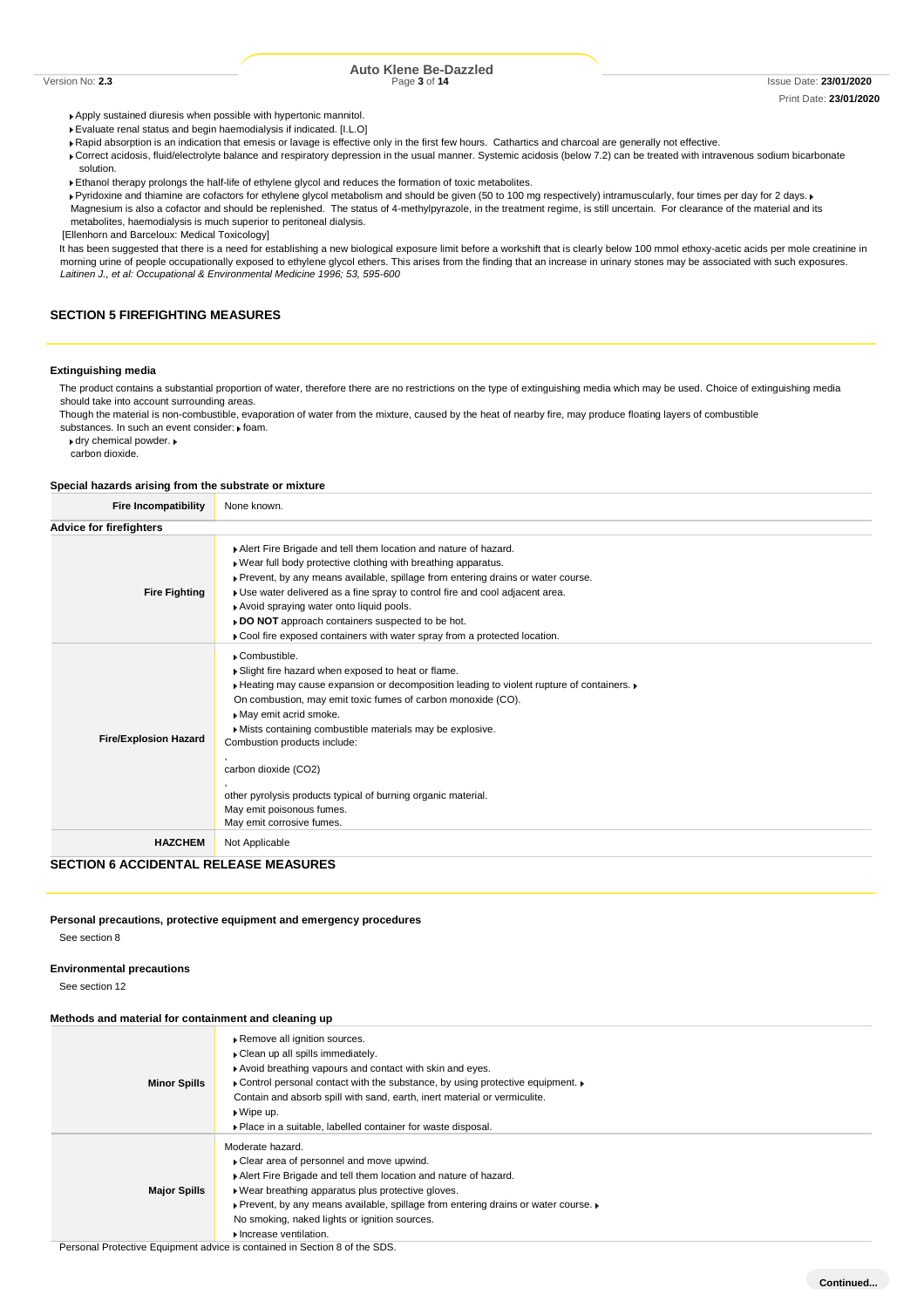# **SECTION 7 HANDLING AND STORAGE**

Version No: **2.3** Page **4** of **14** Issue Date: **23/01/2020 Auto Klene Be-Dazzled**

| Precautions for safe handling                                |                                                                                                                                                                                                                                                                                                                                                                                                                                                                        |
|--------------------------------------------------------------|------------------------------------------------------------------------------------------------------------------------------------------------------------------------------------------------------------------------------------------------------------------------------------------------------------------------------------------------------------------------------------------------------------------------------------------------------------------------|
| Safe handling                                                | Avoid all personal contact, including inhalation.<br>. Wear protective clothing when risk of exposure occurs.<br>▶ Use in a well-ventilated area.<br>▶ Prevent concentration in hollows and sumps.<br>DO NOT enter confined spaces until atmosphere has been checked.<br>DO NOT allow material to contact humans, exposed food or food utensils.<br>Avoid contact with incompatible materials.<br>DO NOT allow clothing wet with material to stay in contact with skin |
| Other information                                            | Store in original containers.<br>Keep containers securely sealed.<br>No smoking, naked lights or ignition sources.<br>Store in a cool, dry, well-ventilated area.<br>Store away from incompatible materials and foodstuff containers.<br>► Protect containers against physical damage and check regularly for leaks.<br>▶ Observe manufacturer's storage and handling recommendations contained within this SDS.                                                       |
| Conditions for safe storage, including any incompatibilities |                                                                                                                                                                                                                                                                                                                                                                                                                                                                        |
| Suitable container                                           | Metal can or drum<br>▶ Packaging as recommended by manufacturer.<br>Check all containers are clearly labelled and free from leaks.                                                                                                                                                                                                                                                                                                                                     |
| <b>Storage</b><br>incompatibility                            | Avoid oxidising agents, acids, acid chlorides, acid anhydrides, chloroformates.<br>None known                                                                                                                                                                                                                                                                                                                                                                          |

**SECTION 8 EXPOSURE CONTROLS / PERSONAL PROTECTION**

**Control parameters**

# **OCCUPATIONAL EXPOSURE LIMITS (OEL)**

| <b>INGREDIENT DATA</b>       |                                    |                        |                          |                         |                  |                  |
|------------------------------|------------------------------------|------------------------|--------------------------|-------------------------|------------------|------------------|
| <b>Source</b>                | Ingredient                         | <b>Material name</b>   | <b>TWA</b>               | <b>STEL</b>             | Peak             | <b>Notes</b>     |
| Australia Exposure Standards | isopropanol                        | Isopropyl<br>alcohol   | 400 ppm / 983 mg/m3      | 1230 mg/m3 / 500<br>ppm | Not<br>Available | Not<br>Available |
| Australia Exposure Standards | ethanol                            | Ethyl alcohol          | 1000 ppm / 1880<br>mq/m3 | Not Available           | Not<br>Available | Not<br>Available |
| Australia Exposure Standards | ethylene glycol monobutyl<br>ether | $2 -$<br>Butoxyethanol | 20 ppm / 96.9 mg/m3      | 242 mg/m3 / 50 ppm      | Not<br>Available | Not<br>Available |

| <b>EMERGENCY LIMITS</b>         |                                           |        |                     |           |           |
|---------------------------------|-------------------------------------------|--------|---------------------|-----------|-----------|
| Ingredient                      | <b>Material name</b>                      | TEEL-1 |                     | TEEL-2    | TEEL-3    |
| isopropanol                     | Isopropyl alcohol<br>400 ppm              |        |                     | 2000 ppm  | 12000 ppm |
| ethanol                         | Not Available<br>Ethyl alcohol; (Ethanol) |        | Not Available       | 15000 ppm |           |
| ethylene glycol monobutyl ether | Butoxyethanol, 2-; (Glycol ether EB)      | 60 ppm |                     | $120$ ppm | 700 ppm   |
| Ingredient                      | <b>Original IDLH</b>                      |        | <b>Revised IDLH</b> |           |           |
| isopropanol                     | 2,000 ppm                                 |        | Not Available       |           |           |
| ethanol                         | 3,300 ppm                                 |        | Not Available       |           |           |
| ethylene glycol monobutyl ether | 700 ppm                                   |        | Not Available       |           |           |
| water                           | Not Available                             |        | Not Available       |           |           |

**Expos** 

| <b>sure controls</b>                |                                                                                                                                                                                                                                                                                                                                                                                                                                                                                                                                                                                                                                                                                                                                                                                                                                                                                                                                                 |
|-------------------------------------|-------------------------------------------------------------------------------------------------------------------------------------------------------------------------------------------------------------------------------------------------------------------------------------------------------------------------------------------------------------------------------------------------------------------------------------------------------------------------------------------------------------------------------------------------------------------------------------------------------------------------------------------------------------------------------------------------------------------------------------------------------------------------------------------------------------------------------------------------------------------------------------------------------------------------------------------------|
| Appropriate engineering<br>controls | Engineering controls are used to remove a hazard or place a barrier between the worker and the hazard. Well-designed engineering controls<br>can be highly effective in protecting workers and will typically be independent of worker interactions to provide this high level of protection.<br>The basic types of engineering controls are:<br>Process controls which involve changing the way a job activity or process is done to reduce the risk.<br>Enclosure and/or isolation of emission source which keeps a selected hazard "physically" away from the worker and ventilation that<br>strategically "adds" and "removes" air in the work environment. Ventilation can remove or dilute an air contaminant if designed properly. The<br>design of a ventilation system must match the particular process and chemical or contaminant in use.<br>Employers may need to use multiple types of controls to prevent employee overexposure. |
|                                     |                                                                                                                                                                                                                                                                                                                                                                                                                                                                                                                                                                                                                                                                                                                                                                                                                                                                                                                                                 |

**Personal protection**

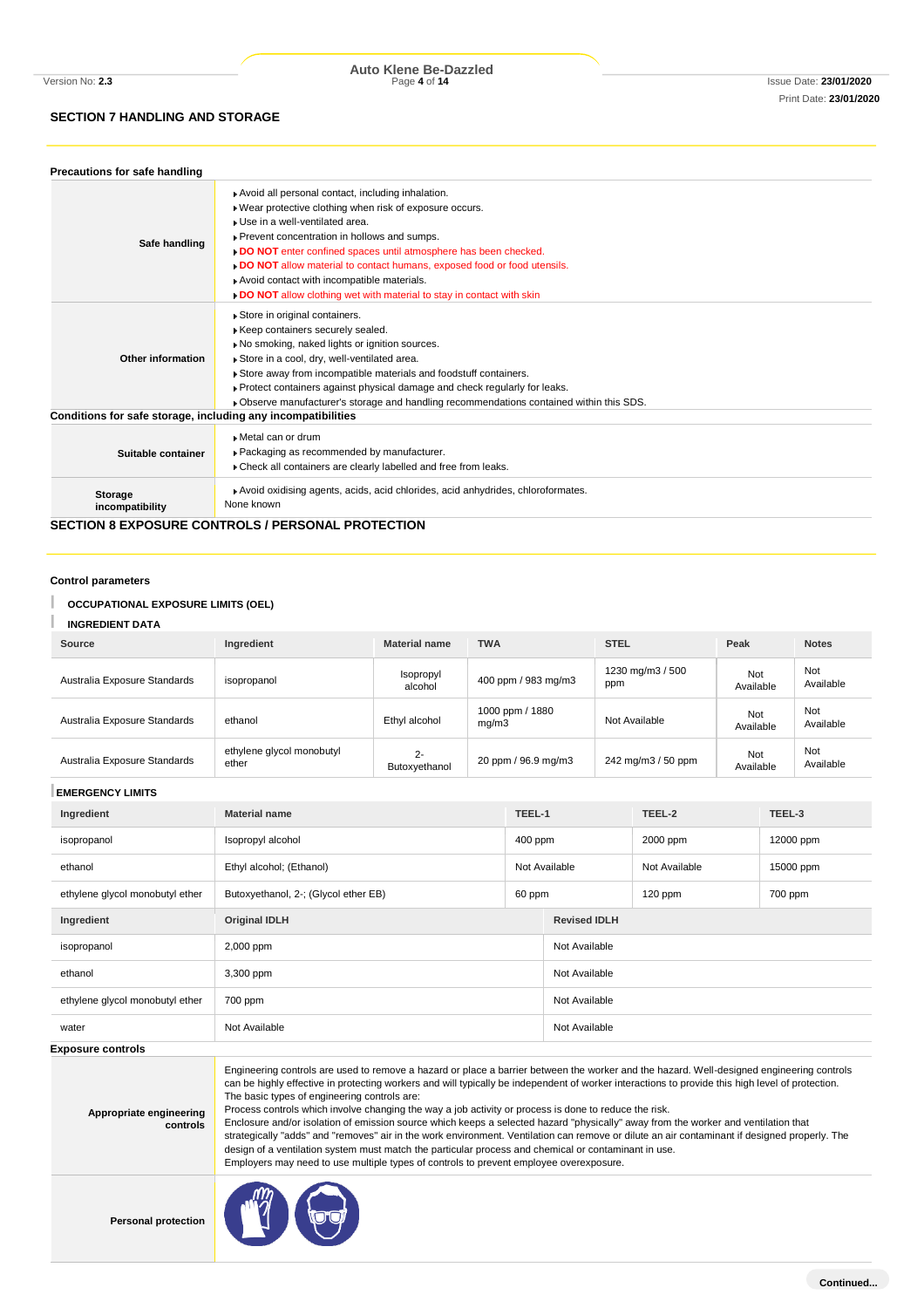| Version No: 2.3 |  |  |
|-----------------|--|--|
|-----------------|--|--|

| Eye and face<br>protection                  | Safety glasses with side shields.<br>Chemical goggles.<br>Contact lenses may pose a special hazard; soft contact lenses may absorb and concentrate irritants. A written policy document, describing<br>the wearing of lenses or restrictions on use, should be created for each workplace or task. This should include a review of lens absorption<br>and adsorption for the class of chemicals in use and an account of injury experience. Medical and first-aid personnel should be trained in<br>their removal and suitable equipment should be readily available. In the event of chemical exposure, begin eye irrigation immediately and                                                                                                                                                                                                                                                                                                                                                                                                                                                                                                                                            |
|---------------------------------------------|------------------------------------------------------------------------------------------------------------------------------------------------------------------------------------------------------------------------------------------------------------------------------------------------------------------------------------------------------------------------------------------------------------------------------------------------------------------------------------------------------------------------------------------------------------------------------------------------------------------------------------------------------------------------------------------------------------------------------------------------------------------------------------------------------------------------------------------------------------------------------------------------------------------------------------------------------------------------------------------------------------------------------------------------------------------------------------------------------------------------------------------------------------------------------------------|
|                                             | remove contact lens as soon as practicable.                                                                                                                                                                                                                                                                                                                                                                                                                                                                                                                                                                                                                                                                                                                                                                                                                                                                                                                                                                                                                                                                                                                                              |
| <b>Skin protection</b>                      | See Hand protection below                                                                                                                                                                                                                                                                                                                                                                                                                                                                                                                                                                                                                                                                                                                                                                                                                                                                                                                                                                                                                                                                                                                                                                |
| Hands/feet protection                       | ▶ Wear chemical protective gloves, e.g. PVC.<br>▶ Wear safety footwear or safety gumboots, e.g. Rubber<br>NOTE:<br>The material may produce skin sensitisation in predisposed individuals. Care must be taken, when removing gloves and other protective<br>equipment, to avoid all possible skin contact.<br>Contaminated leather items, such as shoes, belts and watch-bands should be removed and destroyed.<br>The selection of suitable gloves does not only depend on the material, but also on further marks of quality which vary from manufacturer to<br>manufacturer. Where the chemical is a preparation of several substances, the resistance of the glove material can not be calculated in<br>advance and has therefore to be checked prior to the application.<br>The exact break through time for substances has to be obtained from the manufacturer of the protective gloves and has to be observed when<br>making a final choice.<br>Personal hygiene is a key element of effective hand care. Gloves must only be worn on clean hands. After using gloves, hands should be<br>washed and dried thoroughly. Application of a non-perfumed moisturiser is recommended. |
| <b>Body protection</b>                      | See Other protection below                                                                                                                                                                                                                                                                                                                                                                                                                                                                                                                                                                                                                                                                                                                                                                                                                                                                                                                                                                                                                                                                                                                                                               |
| Other protection<br>Recommended material(s) | • Overalls.<br>P.V.C. apron.<br>▶ Barrier cream.<br>▶ Skin cleansing cream.<br>▶ Eye wash unit.<br>which might otherwise be unsuitable following long-term or frequent use. A qualified                                                                                                                                                                                                                                                                                                                                                                                                                                                                                                                                                                                                                                                                                                                                                                                                                                                                                                                                                                                                  |

# **Recommended material(s)**

### **GLOVE SELECTION INDEX**

Glove selection is based on a modified presentation of the: *"***Forsberg Clothing Performance Index".**

The effect(s) of the following substance(s) are taken into account in the *computergenerated* selection: Auto Klene Be-Dazzled

**Material CPI**

| <b>SECTION 9 PHYSICAL AND CHEMICAL PROPERTIES</b> |  |
|---------------------------------------------------|--|

### **Respiratory protection**

practitioner should be consulted.

Type A Filter of sufficient capacity. (AS/NZS 1716 & 1715, EN 143:2000 & 149:2001, ANSI Z88 or national equivalent)

Where the concentration of gas/particulates in the breathing zone, approaches or exceeds the "Exposure Standard" (or ES), respiratory protection is required. Degree of protection varies with both face-piece and Class of filter; the nature of protection varies with Type of filter.

| <b>Required Minimum</b><br><b>Protection Factor</b> | Half-Face<br>Respirator | <b>Full-Face</b><br>Respirator | <b>Powered Air</b><br>Respirator |
|-----------------------------------------------------|-------------------------|--------------------------------|----------------------------------|
| up to $10 \times ES$                                | A-AUS                   |                                | A-PAPR-AUS /<br>Class 1          |
| up to $50 \times ES$                                | ۰                       | A-AUS / Class<br>1             | ۰                                |
| up to $100 \times ES$                               | ۰                       | $A-2$                          | A-PAPR-2 ^                       |

### ^ - Full-face

A(All classes) = Organic vapours, B AUS or B1 = Acid gasses, B2 = Acid gas or hydrogen cyanide(HCN), B3 = Acid gas or hydrogen cyanide(HCN), E = Sulfur dioxide(SO2), G = Agricultural chemicals, K = Ammonia(NH3), Hg = Mercury, NO = Oxides of nitrogen,  $MB =$  Methyl bromide,  $AX =$  Low boiling point organic compounds(below 65 degC)

- Cartridge respirators should never be used for emergency ingress or in areas of unknown vapour concentrations or oxygen content.
- $\blacktriangleright$  The wearer must be warned to leave the contaminated area immediately on detecting any odours through the respirator. The odour may indicate that the mask is not functioning properly, that the vapour concentration is too high, or that the mask is not properly fitted. Because of these limitations, only restricted use of cartridge respirators is considered appropriate.
- Cartridge performance is affected by humidity. Cartridges should be changed after 2 hr of continuous use unless it is determined that the humidity is less than 75%, in which case, cartridges can be used for 4 hr. Used cartridges should be discarded daily, regardless of the length of time used

# NEOPRENE B BUTYL CONTROL CONTROL CONTROL CONTROL CONTROL CONTROL CONTROL CONTROL CONTROL CONTROL CONTROL CONTROL CONTROL CONTROL CONTROL CONTROL CONTROL CONTROL CONTROL CONTROL CONTROL CONTROL CONTROL CONTROL CONTROL CONTROL CONTROL NAT+NEOPR+NITRILE C NATURAL RUBBER COMPANY OF THE SERIES OF THE SERIES OF THE SERIES OF THE SERIES OF THE SERIES OF THE SERIES OF THE SERIES OF THE SERIES OF THE SERIES OF THE SERIES OF THE SERIES OF THE SERIES OF THE SERIES OF THE SERIES OF NATURAL+NEOPRENE CONTROLLER CONTROLLER CONTROLLER CONTROLLER CONTROLLER CONTROLLER CONTROLLER CONTROLLER CONTROLLER CONTROLLER CONTROLLER CONTROLLER CONTROLLER CONTROLLER CONTROLLER CONTROLLER CONTROLLER CONTROLLER CONTROL NITRILE COMMUNIST CONTROLLER COMMUNIST CONTROLLER COMMUNIST CONTROLLER COMMUNIST CONTROLLER COMMUNIST CONTROLLER COMMUNIST CONTROLLER COMMUNIST CONTROLLER CONTROLLER COMMUNIST CONTROLLER CONTROLLER CONTROLLER CONTROLLER CO NITRILE+PVC C PE/EVAL/PE CONTROL CONTROL CONTROL CONTROL CONTROL CONTROL CONTROL CONTROL CONTROL CONTROL CONTROL CONTROL CONTROL CONTROL CONTROL CONTROL CONTROL CONTROL CONTROL CONTROL CONTROL CONTROL CONTROL CONTROL CONTROL CONTROL CON PVA COMPOSITION CONTINUES. PVC CONTROL CONTROL CONTROL CONTROL CONTROL CONTROL CONTROL CONTROL CONTROL CONTROL CONTROL CONTROL CONTROL CONTROL CONTROL CONTROL CONTROL CONTROL CONTROL CONTROL CONTROL CONTROL CONTROL CONTROL CONTROL CONTROL CONTROL CO SARANEX-23 C VITON CONTROL CONTROL CONTROL CONTROL CONTROL CONTROL CONTROL CONTROL CONTROL CONTROL CONTROL CONTROL CONTROL CONTROL CONTROL CONTROL CONTROL CONTROL CONTROL CONTROL CONTROL CONTROL CONTROL CONTROL CONTROL CONTROL CONTROL

CPI - Chemwatch Performance Index

A: Best Selection

B: Satisfactory; may degrade after 4 hours continuous immersion

C: Poor to Dangerous Choice for other than short term immersion

**NOTE**: As a series of factors will influence the actual performance of the glove, a final selection must be based on detailed observation. -

\* Where the glove is to be used on a short term, casual or infrequent basis, factors suchas "feel" or convenience (e.g. disposability), may dictate a choice of gloves

### **Information on basic physical and chemical properties**

Appearance **Clear coloured liquid with a floral powdery odour; mixes with water. Physical state** 2 **Relative density (Water = 1)** Not Available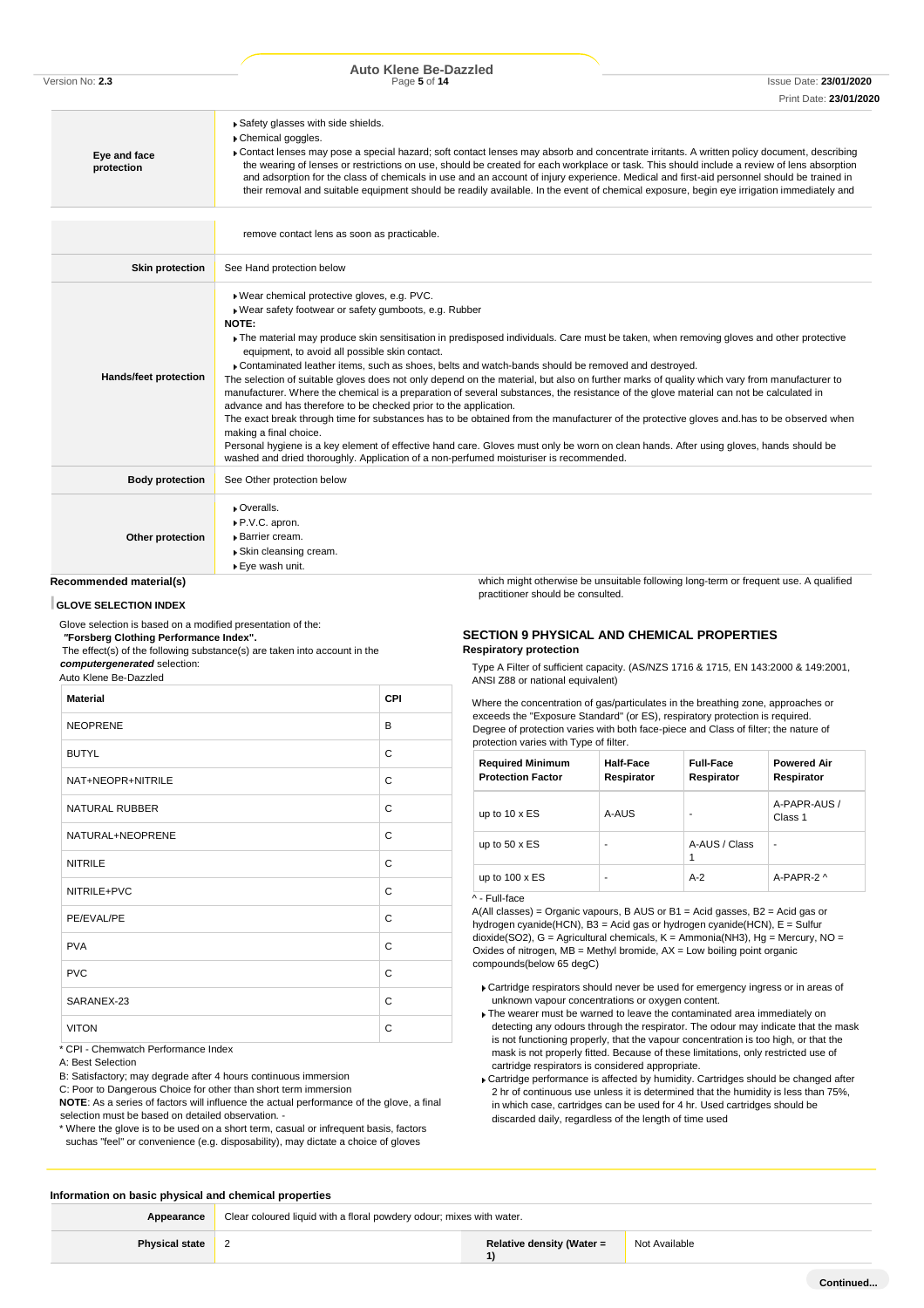# Print Date: **23/01/2020**

| Odour                                              | Not Available  | Partition coefficient n-<br>octanol<br>/ water | Not Available  |
|----------------------------------------------------|----------------|------------------------------------------------|----------------|
| <b>Odour threshold</b>                             | Not Available  | Auto-ignition temperature<br>$(^{\circ}C)$     | Not Available  |
| pH (as supplied)                                   | $6.5 - 7.5$    | Decomposition<br>temperature                   | Not Available  |
| Melting point / freezing<br>point<br>$(^{\circ}C)$ | Not Available  | Viscosity (cSt)                                | Not Available  |
| Initial boiling point and<br>boiling range (°C)    | $-100$         | Molecular weight<br>(g/mol)                    | Not Applicable |
| Flash point (°C)                                   | $>65$          | <b>Taste</b>                                   | Not Available  |
| <b>Evaporation rate</b>                            | Not Available  | <b>Explosive properties</b>                    | Not Available  |
| Flammability                                       | Combustible.   | <b>Oxidising properties</b>                    | Not Available  |
| <b>Upper Explosive Limit</b><br>(%)                | Not Applicable | Surface Tension (dyn/cm or<br>$mN/m$ )         | Not Available  |
| <b>Lower Explosive Limit</b><br>(%)                | Not Applicable | <b>Volatile Component</b><br>(%                | Not Available  |
| Vapour pressure<br>(kPa)                           | Not Available  | Gas group                                      | Not Available  |
| Solubility in water                                | Miscible       | pH as a solution (1%)                          | Not Available  |
| Vapour density (Air =<br>1)                        | Not Available  | VOC g/L                                        | Not Available  |

### **SECTION 10 STABILITY AND REACTIVITY**

| Reactivity                                                                                 | See section 7                                                                                                                      |
|--------------------------------------------------------------------------------------------|------------------------------------------------------------------------------------------------------------------------------------|
| <b>Chemical stability</b>                                                                  | Unstable in the presence of incompatible materials.<br>▶ Product is considered stable.<br>Hazardous polymerisation will not occur. |
| Possibility of hazardous<br>reactions                                                      | See section 7                                                                                                                      |
| <b>Conditions to avoid</b>                                                                 | See section 7                                                                                                                      |
| Incompatible<br>materials                                                                  | See section 7                                                                                                                      |
| <b>Hazardous decomposition</b><br>products<br><b>OFOTION 44 TOVIOOL OOIQAL INFODUATION</b> | See section 5                                                                                                                      |

# **SECTION 11 TOXICOLOGICAL INFORMATION**

| Inhaled | The material is not thought to produce either adverse health effects or irritation of the respiratory tract following inhalation (as classified by EC<br>Directives using animal models). Nevertheless, adverse systemic effects have been produced following exposure of animals by at least one<br>other route and good hygiene practice requires that exposure be kept to a minimum and that suitable control measures be used in an<br>occupational setting.<br>Animal testing shows that the most common signs of inhalation overdose is inco-ordination and drowsiness.<br>Not normally a hazard due to non-volatile nature of product |
|---------|----------------------------------------------------------------------------------------------------------------------------------------------------------------------------------------------------------------------------------------------------------------------------------------------------------------------------------------------------------------------------------------------------------------------------------------------------------------------------------------------------------------------------------------------------------------------------------------------------------------------------------------------|
|---------|----------------------------------------------------------------------------------------------------------------------------------------------------------------------------------------------------------------------------------------------------------------------------------------------------------------------------------------------------------------------------------------------------------------------------------------------------------------------------------------------------------------------------------------------------------------------------------------------------------------------------------------------|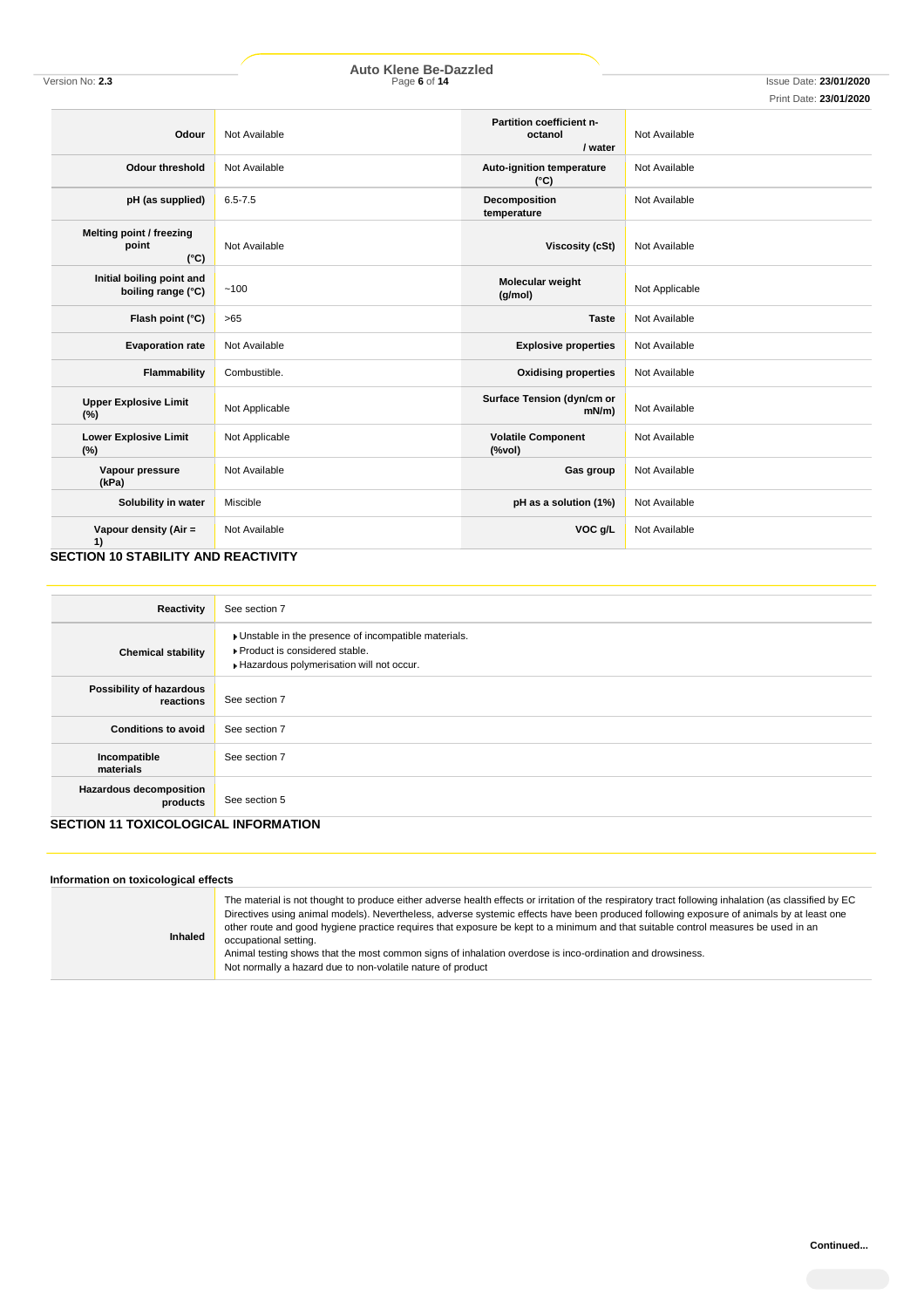|                                  | Accidental ingestion of the material may be damaging to the health of the individual.<br>Ingestion of ethanol (ethyl alcohol, "alcohol") may produce nausea, vomiting, bleeding from the digestive tract, abdominal pain, and diarrhoea.<br>Effects on the body:                                                                                                                                                                                                                                                                                                                                                                                      |                                                                                                                                                                                                                                                                                                                                                                                                                                                                                                                     |                                                                                                                                                                                                                                                                                                                                                                                                                                                                                                                                                                                                                                                                                             |  |  |  |
|----------------------------------|-------------------------------------------------------------------------------------------------------------------------------------------------------------------------------------------------------------------------------------------------------------------------------------------------------------------------------------------------------------------------------------------------------------------------------------------------------------------------------------------------------------------------------------------------------------------------------------------------------------------------------------------------------|---------------------------------------------------------------------------------------------------------------------------------------------------------------------------------------------------------------------------------------------------------------------------------------------------------------------------------------------------------------------------------------------------------------------------------------------------------------------------------------------------------------------|---------------------------------------------------------------------------------------------------------------------------------------------------------------------------------------------------------------------------------------------------------------------------------------------------------------------------------------------------------------------------------------------------------------------------------------------------------------------------------------------------------------------------------------------------------------------------------------------------------------------------------------------------------------------------------------------|--|--|--|
|                                  | <b>Blood concentration</b>                                                                                                                                                                                                                                                                                                                                                                                                                                                                                                                                                                                                                            | Effects                                                                                                                                                                                                                                                                                                                                                                                                                                                                                                             |                                                                                                                                                                                                                                                                                                                                                                                                                                                                                                                                                                                                                                                                                             |  |  |  |
|                                  |                                                                                                                                                                                                                                                                                                                                                                                                                                                                                                                                                                                                                                                       | Mild: impaired vision, co-ordination and<br><1.5 g/L reaction time; emotional instability                                                                                                                                                                                                                                                                                                                                                                                                                           |                                                                                                                                                                                                                                                                                                                                                                                                                                                                                                                                                                                                                                                                                             |  |  |  |
| Ingestion                        | 1.5-3.0 $g/L$                                                                                                                                                                                                                                                                                                                                                                                                                                                                                                                                                                                                                                         | Moderate: Slurred speech, confusion,<br>inco-ordination, emotional instability,<br>disturbances in perception and senses,<br>possible blackouts, and impaired<br>objective performance in standardized<br>tests. Possible double vision, flushing,<br>fast heart rate, sweating and<br>incontinence. Slow breathing may occur<br>rarely and fast breathing may develop in<br>cases of metabolic acidosis, low blood<br>sugar and low blood potassium.<br>Central nervous system depression may<br>progress to coma. |                                                                                                                                                                                                                                                                                                                                                                                                                                                                                                                                                                                                                                                                                             |  |  |  |
|                                  | 3-5 g/L                                                                                                                                                                                                                                                                                                                                                                                                                                                                                                                                                                                                                                               | Severe: cold clammy skin, low body<br>temperature and low blood pressure.<br>Atrial fibrillation and heart block have been<br>reported.                                                                                                                                                                                                                                                                                                                                                                             |                                                                                                                                                                                                                                                                                                                                                                                                                                                                                                                                                                                                                                                                                             |  |  |  |
|                                  | consciousness.                                                                                                                                                                                                                                                                                                                                                                                                                                                                                                                                                                                                                                        |                                                                                                                                                                                                                                                                                                                                                                                                                                                                                                                     | Swallowing 10 millilitres of isopropanol may cause serious injury; 100 millilitres may be fatal if not properly treated. The adult single lethal dose<br>is approximately 250 millilitres. Isopropanol is twice as poisonous as ethanol, and the effects caused are similar, except that isopropanol does<br>not cause an initial feeling of well-being. Swallowing may cause nausea, vomiting and diarrhea; vomiting and stomach inflammation is more<br>prominent with isopropanol than with ethanol. Animals given near-lethal doses also showed inco-ordination, lethargy, inactivity and loss of                                                                                       |  |  |  |
|                                  |                                                                                                                                                                                                                                                                                                                                                                                                                                                                                                                                                                                                                                                       | There is evidence that a slight tolerance to isopropanol may be acquired.                                                                                                                                                                                                                                                                                                                                                                                                                                           |                                                                                                                                                                                                                                                                                                                                                                                                                                                                                                                                                                                                                                                                                             |  |  |  |
| <b>Skin Contact</b>              | The material is not thought to produce adverse health effects or skin irritation following contact (as classified by EC Directives using animal<br>models). Nevertheless, good hygiene practice requires that exposure be kept to a minimum and that suitable gloves be used in an<br>occupational setting.<br>Open cuts, abraded or irritated skin should not be exposed to this material<br>Entry into the blood-stream, through, for example, cuts, abrasions or lesions, may produce systemic injury with harmful effects. Examine the<br>skin prior to the use of the material and ensure that any external damage is suitably protected. 511ipa |                                                                                                                                                                                                                                                                                                                                                                                                                                                                                                                     |                                                                                                                                                                                                                                                                                                                                                                                                                                                                                                                                                                                                                                                                                             |  |  |  |
| Eye                              | This material can cause eye irritation and damage in some persons.<br>Direct contact of the eye with ethanol (alcohol) may cause an immediate stinging and burning sensation, with reflex closure of the lid, and a<br>temporary, tearing injury to the cornea together with redness of the conjunctiva. Discomfort may last 2 days but usually the injury heals without<br>treatment.<br>Isopropanol vapour may cause mild eye irritation at 400 parts per million. Splashes may cause severe eye irritation, possible burns to the<br>cornea and eye damage. Eye contact may cause tearing and blurring of vision.                                  |                                                                                                                                                                                                                                                                                                                                                                                                                                                                                                                     |                                                                                                                                                                                                                                                                                                                                                                                                                                                                                                                                                                                                                                                                                             |  |  |  |
| <b>Chronic</b>                   | can be inherited.                                                                                                                                                                                                                                                                                                                                                                                                                                                                                                                                                                                                                                     | Ample evidence from experiments exists that there is a suspicion this material directly reduces fertility.                                                                                                                                                                                                                                                                                                                                                                                                          | Repeated or long-term occupational exposure is likely to produce cumulative health effects involving organs or biochemical systems.<br>Skin contact with the material is more likely to cause a sensitisation reaction in some persons compared to the general population.<br>Based on experiments and other information, there is ample evidence to presume that exposure to this material can cause genetic defects that                                                                                                                                                                                                                                                                  |  |  |  |
|                                  | body effects of isopropanol.                                                                                                                                                                                                                                                                                                                                                                                                                                                                                                                                                                                                                          | Long term, or repeated exposure of isopropanol may cause inco-ordination and tiredness.<br>Animal testing showed the chronic exposure did not produce reproductive effects.                                                                                                                                                                                                                                                                                                                                         | Prolonged exposure to ethanol may cause damage to the liver and cause scarring. It may also worsen damage caused by other agents.<br>There has been concern that this material can cause cancer or mutations, but there is not enough data to make an assessment.<br>Repeated inhalation exposure to isopropanol may produce sleepiness, inco-ordination and liver degeneration. Animal data show<br>developmental effects only at exposure levels that produce toxic effects in adult animals. Isopropanol does not cause genetic damage.<br>There are inconclusive reports of human sensitisation from skin contacts with isopropanol. Chronic alcoholics are more tolerant of the whole- |  |  |  |
|                                  | <b>TOXICITY</b>                                                                                                                                                                                                                                                                                                                                                                                                                                                                                                                                                                                                                                       |                                                                                                                                                                                                                                                                                                                                                                                                                                                                                                                     | <b>IRRITATION</b>                                                                                                                                                                                                                                                                                                                                                                                                                                                                                                                                                                                                                                                                           |  |  |  |
| Auto Klene Be-<br><b>Dazzled</b> | Not Available                                                                                                                                                                                                                                                                                                                                                                                                                                                                                                                                                                                                                                         |                                                                                                                                                                                                                                                                                                                                                                                                                                                                                                                     | Not Available                                                                                                                                                                                                                                                                                                                                                                                                                                                                                                                                                                                                                                                                               |  |  |  |
|                                  |                                                                                                                                                                                                                                                                                                                                                                                                                                                                                                                                                                                                                                                       |                                                                                                                                                                                                                                                                                                                                                                                                                                                                                                                     |                                                                                                                                                                                                                                                                                                                                                                                                                                                                                                                                                                                                                                                                                             |  |  |  |
|                                  | <b>TOXICITY</b>                                                                                                                                                                                                                                                                                                                                                                                                                                                                                                                                                                                                                                       |                                                                                                                                                                                                                                                                                                                                                                                                                                                                                                                     | <b>IRRITATION</b>                                                                                                                                                                                                                                                                                                                                                                                                                                                                                                                                                                                                                                                                           |  |  |  |
| isopropanol                      | dermal (rat) LD50: =12800 mg/k $g^{[2]}$                                                                                                                                                                                                                                                                                                                                                                                                                                                                                                                                                                                                              |                                                                                                                                                                                                                                                                                                                                                                                                                                                                                                                     | Eye (rabbit): 10 mg - moderate                                                                                                                                                                                                                                                                                                                                                                                                                                                                                                                                                                                                                                                              |  |  |  |
|                                  | Inhalation (rat) LC50: 72.6 mg/l/4h <sup>2]</sup>                                                                                                                                                                                                                                                                                                                                                                                                                                                                                                                                                                                                     |                                                                                                                                                                                                                                                                                                                                                                                                                                                                                                                     | Eye (rabbit): 100 mg - SEVERE                                                                                                                                                                                                                                                                                                                                                                                                                                                                                                                                                                                                                                                               |  |  |  |
|                                  | Oral (rat) LD50: =4396 mg/kg <sup>2]</sup><br>Eye (rabbit): 100mg/24hr-moderate                                                                                                                                                                                                                                                                                                                                                                                                                                                                                                                                                                       |                                                                                                                                                                                                                                                                                                                                                                                                                                                                                                                     |                                                                                                                                                                                                                                                                                                                                                                                                                                                                                                                                                                                                                                                                                             |  |  |  |
|                                  |                                                                                                                                                                                                                                                                                                                                                                                                                                                                                                                                                                                                                                                       |                                                                                                                                                                                                                                                                                                                                                                                                                                                                                                                     | Skin (rabbit): 500 mg - mild                                                                                                                                                                                                                                                                                                                                                                                                                                                                                                                                                                                                                                                                |  |  |  |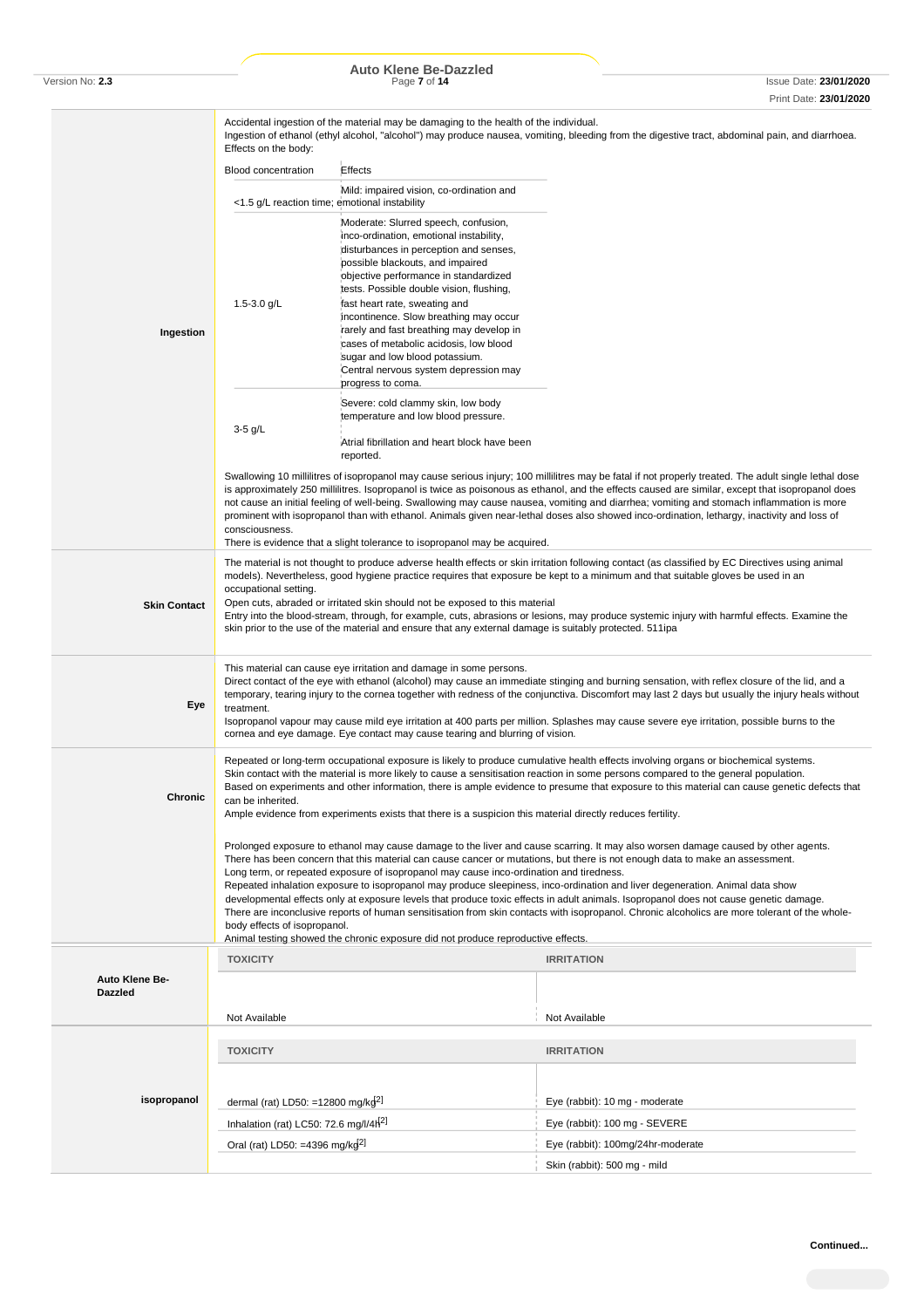|                                                                                                                                                                                                                                                                                                                                               | <b>TOXICITY</b>                                                                                                                                                                                                                                                                      | <b>IRRITATION</b>                                                                                                                                                                                                                                                                                         |  |  |  |
|-----------------------------------------------------------------------------------------------------------------------------------------------------------------------------------------------------------------------------------------------------------------------------------------------------------------------------------------------|--------------------------------------------------------------------------------------------------------------------------------------------------------------------------------------------------------------------------------------------------------------------------------------|-----------------------------------------------------------------------------------------------------------------------------------------------------------------------------------------------------------------------------------------------------------------------------------------------------------|--|--|--|
|                                                                                                                                                                                                                                                                                                                                               |                                                                                                                                                                                                                                                                                      |                                                                                                                                                                                                                                                                                                           |  |  |  |
|                                                                                                                                                                                                                                                                                                                                               | Inhalation (rat) LC50: 124.7 mg/l/4H <sup>2]</sup>                                                                                                                                                                                                                                   | Eye (rabbit): 500 mg SEVERE                                                                                                                                                                                                                                                                               |  |  |  |
| ethanol                                                                                                                                                                                                                                                                                                                                       | Oral (rat) LD50: =1501 mg/k $d^{2}$                                                                                                                                                                                                                                                  | Eye (rabbit):100mg/24hr-moderate                                                                                                                                                                                                                                                                          |  |  |  |
|                                                                                                                                                                                                                                                                                                                                               |                                                                                                                                                                                                                                                                                      | Eye: adverse effect observed (irritating) <sup>1]</sup>                                                                                                                                                                                                                                                   |  |  |  |
|                                                                                                                                                                                                                                                                                                                                               |                                                                                                                                                                                                                                                                                      | Skin (rabbit):20 mg/24hr-moderate                                                                                                                                                                                                                                                                         |  |  |  |
|                                                                                                                                                                                                                                                                                                                                               |                                                                                                                                                                                                                                                                                      | Skin (rabbit):400 mg (open)-mild                                                                                                                                                                                                                                                                          |  |  |  |
|                                                                                                                                                                                                                                                                                                                                               |                                                                                                                                                                                                                                                                                      | Skin: no adverse effect observed (not irritating) <sup>1]</sup>                                                                                                                                                                                                                                           |  |  |  |
|                                                                                                                                                                                                                                                                                                                                               | <b>TOXICITY</b>                                                                                                                                                                                                                                                                      | <b>IRRITATION</b>                                                                                                                                                                                                                                                                                         |  |  |  |
|                                                                                                                                                                                                                                                                                                                                               |                                                                                                                                                                                                                                                                                      |                                                                                                                                                                                                                                                                                                           |  |  |  |
|                                                                                                                                                                                                                                                                                                                                               |                                                                                                                                                                                                                                                                                      |                                                                                                                                                                                                                                                                                                           |  |  |  |
| ethylene glycol monobutyl                                                                                                                                                                                                                                                                                                                     | dermal (rat) LD50: >2000 mg/kg <sup>1]</sup>                                                                                                                                                                                                                                         | Eye (rabbit): 100 mg SEVERE                                                                                                                                                                                                                                                                               |  |  |  |
| ether                                                                                                                                                                                                                                                                                                                                         | Inhalation (rat) LC50: 449.48655 mg/l/4 $H2$                                                                                                                                                                                                                                         | Eye (rabbit): 100 mg/24h-moderate                                                                                                                                                                                                                                                                         |  |  |  |
|                                                                                                                                                                                                                                                                                                                                               | Oral (rat) LD50: 250 mg/kg <sup>2]</sup>                                                                                                                                                                                                                                             | Eye: adverse effect observed (irritating) <sup>1]</sup>                                                                                                                                                                                                                                                   |  |  |  |
|                                                                                                                                                                                                                                                                                                                                               |                                                                                                                                                                                                                                                                                      | Skin (rabbit): 500 mg, open; mild                                                                                                                                                                                                                                                                         |  |  |  |
|                                                                                                                                                                                                                                                                                                                                               |                                                                                                                                                                                                                                                                                      | Skin: adverse effect observed (irritating) <sup>1</sup>                                                                                                                                                                                                                                                   |  |  |  |
|                                                                                                                                                                                                                                                                                                                                               |                                                                                                                                                                                                                                                                                      | Skin: no adverse effect observed (not irritating) <sup>11</sup>                                                                                                                                                                                                                                           |  |  |  |
|                                                                                                                                                                                                                                                                                                                                               | <b>TOXICITY</b>                                                                                                                                                                                                                                                                      | <b>IRRITATION</b>                                                                                                                                                                                                                                                                                         |  |  |  |
| water                                                                                                                                                                                                                                                                                                                                         |                                                                                                                                                                                                                                                                                      |                                                                                                                                                                                                                                                                                                           |  |  |  |
|                                                                                                                                                                                                                                                                                                                                               |                                                                                                                                                                                                                                                                                      |                                                                                                                                                                                                                                                                                                           |  |  |  |
| Legend:                                                                                                                                                                                                                                                                                                                                       | Oral (rat) LD50: >90000 mg/kg <sup>[2]</sup>                                                                                                                                                                                                                                         | Not Available<br>1. Value obtained from Europe ECHA Registered Substances - Acute toxicity 2.* Value obtained from manufacturer's SDS. Unless otherwise                                                                                                                                                   |  |  |  |
|                                                                                                                                                                                                                                                                                                                                               | specified data extracted from RTECS - Register of Toxic Effect of chemical Substances                                                                                                                                                                                                |                                                                                                                                                                                                                                                                                                           |  |  |  |
|                                                                                                                                                                                                                                                                                                                                               | The following information refers to contact allergens as a group and may not be specific to this product.                                                                                                                                                                            |                                                                                                                                                                                                                                                                                                           |  |  |  |
|                                                                                                                                                                                                                                                                                                                                               |                                                                                                                                                                                                                                                                                      | Contact allergies quickly manifest themselves as contact eczema, more rarely as urticaria or Quincke's oedema. The pathogenesis of contact<br>eczema involves a cell-mediated (T lymphocytes) immune reaction of the delayed type. Other allergic skin reactions, e.g. contact urticaria,                 |  |  |  |
| <b>Auto Klene Be-</b><br>involve antibody-mediated immune reactions. The significance of the contact allergen is not simply determined by its sensitisation potential: the<br><b>Dazzled</b><br>distribution of the substance and the opportunities for contact with it are equally important. A weakly sensitising substance which is widely |                                                                                                                                                                                                                                                                                      |                                                                                                                                                                                                                                                                                                           |  |  |  |
|                                                                                                                                                                                                                                                                                                                                               | distributed can be a more important allergen than one with stronger sensitising potential with which few individuals come into contact. From a<br>clinical point of view, substances are noteworthy if they produce an allergic test reaction in more than 1% of the persons tested. |                                                                                                                                                                                                                                                                                                           |  |  |  |
|                                                                                                                                                                                                                                                                                                                                               |                                                                                                                                                                                                                                                                                      |                                                                                                                                                                                                                                                                                                           |  |  |  |
|                                                                                                                                                                                                                                                                                                                                               |                                                                                                                                                                                                                                                                                      | Asthma-like symptoms may continue for months or even years after exposure to the material ends. This may be due to a non-allergic condition<br>known as reactive airways dysfunction syndrome (RADS) which can occur after exposure to high levels of highly irritating compound. Main                    |  |  |  |
|                                                                                                                                                                                                                                                                                                                                               |                                                                                                                                                                                                                                                                                      | criteria for diagnosing RADS include the absence of previous airways disease in a non-atopic individual, with sudden onset of persistent                                                                                                                                                                  |  |  |  |
|                                                                                                                                                                                                                                                                                                                                               |                                                                                                                                                                                                                                                                                      | asthma-like symptoms within minutes to hours of a documented exposure to the irritant. Other criteria for diagnosis of RADS include a reversible<br>airflow pattern on lung function tests, moderate to severe bronchial hyperreactivity on methacholine challenge testing, and the lack of minimal       |  |  |  |
|                                                                                                                                                                                                                                                                                                                                               |                                                                                                                                                                                                                                                                                      | lymphocytic inflammation, without eosinophilia. RADS (or asthma) following an irritating inhalation is an infrequent disorder with rates related to<br>the concentration of and duration of exposure to the irritating substance. On the other hand, industrial bronchitis is a disorder that occurs as a |  |  |  |
| <b>ISOPROPANOL</b>                                                                                                                                                                                                                                                                                                                            |                                                                                                                                                                                                                                                                                      | result of exposure due to high concentrations of irritating substance (often particles) and is completely reversible after exposure ceases. The                                                                                                                                                           |  |  |  |
|                                                                                                                                                                                                                                                                                                                                               | disorder is characterized by difficulty breathing, cough and mucus production.                                                                                                                                                                                                       | Isopropanol is irritating to the eyes, nose and throat but generally not to the skin. Prolonged high dose exposure may also produce depression                                                                                                                                                            |  |  |  |
|                                                                                                                                                                                                                                                                                                                                               |                                                                                                                                                                                                                                                                                      | of the central nervous system and drowsiness. Few have reported skin irritation. It can be absorbed from the skin or when inhaled. Intentional                                                                                                                                                            |  |  |  |
|                                                                                                                                                                                                                                                                                                                                               |                                                                                                                                                                                                                                                                                      | swallowing is common particularly among alcoholics or suicide victims and also leads to fainting, breathing difficulty, nausea, vomiting and<br>headache. In the absence of unconsciousness, recovery usually occurred. Repeated doses may damage the kidneys. The substance is                           |  |  |  |
|                                                                                                                                                                                                                                                                                                                                               | classified by IARC as Group 3:                                                                                                                                                                                                                                                       |                                                                                                                                                                                                                                                                                                           |  |  |  |
|                                                                                                                                                                                                                                                                                                                                               | NOT classifiable as to its carcinogenicity to humans.<br>Evidence of carcinogenicity may be inadequate or limited in animal testing.                                                                                                                                                 |                                                                                                                                                                                                                                                                                                           |  |  |  |
|                                                                                                                                                                                                                                                                                                                                               |                                                                                                                                                                                                                                                                                      | NOTE: Changes in kidney, liver, spleen and lungs are observed in animals exposed to high concentrations of this substance by all routes. **                                                                                                                                                               |  |  |  |
|                                                                                                                                                                                                                                                                                                                                               | ASCC (NZ) SDS                                                                                                                                                                                                                                                                        | The material may produce severe irritation to the eye causing pronounced inflammation. Repeated or prolonged exposure to irritants may                                                                                                                                                                    |  |  |  |
| <b>ETHYLENE GLYCOL</b>                                                                                                                                                                                                                                                                                                                        | produce conjunctivitis.<br>For ethylene glycol monoalkyl ethers and their acetates (EGMAEs):                                                                                                                                                                                         |                                                                                                                                                                                                                                                                                                           |  |  |  |
| <b>MONOBUTYL ETHER</b>                                                                                                                                                                                                                                                                                                                        |                                                                                                                                                                                                                                                                                      | Typical members of this category are ethylene glycol propylene ether (EGPE), ethylene glycol butyl ether (EGBE) and ethylene glycol hexyl                                                                                                                                                                 |  |  |  |
|                                                                                                                                                                                                                                                                                                                                               | ether (EGHE) and their acetates.                                                                                                                                                                                                                                                     | EGMAEs are substrates for alcohol dehydrogenase isozyme ADH-3, which catalyzes the conversion of their terminal alcohols to aldehydes                                                                                                                                                                     |  |  |  |
|                                                                                                                                                                                                                                                                                                                                               |                                                                                                                                                                                                                                                                                      | (which are transient metabolites). Further, rapid conversion of the aldehydes by aldehyde dehydrogenase produces alkoxyacetic acids, which                                                                                                                                                                |  |  |  |
|                                                                                                                                                                                                                                                                                                                                               | are                                                                                                                                                                                                                                                                                  |                                                                                                                                                                                                                                                                                                           |  |  |  |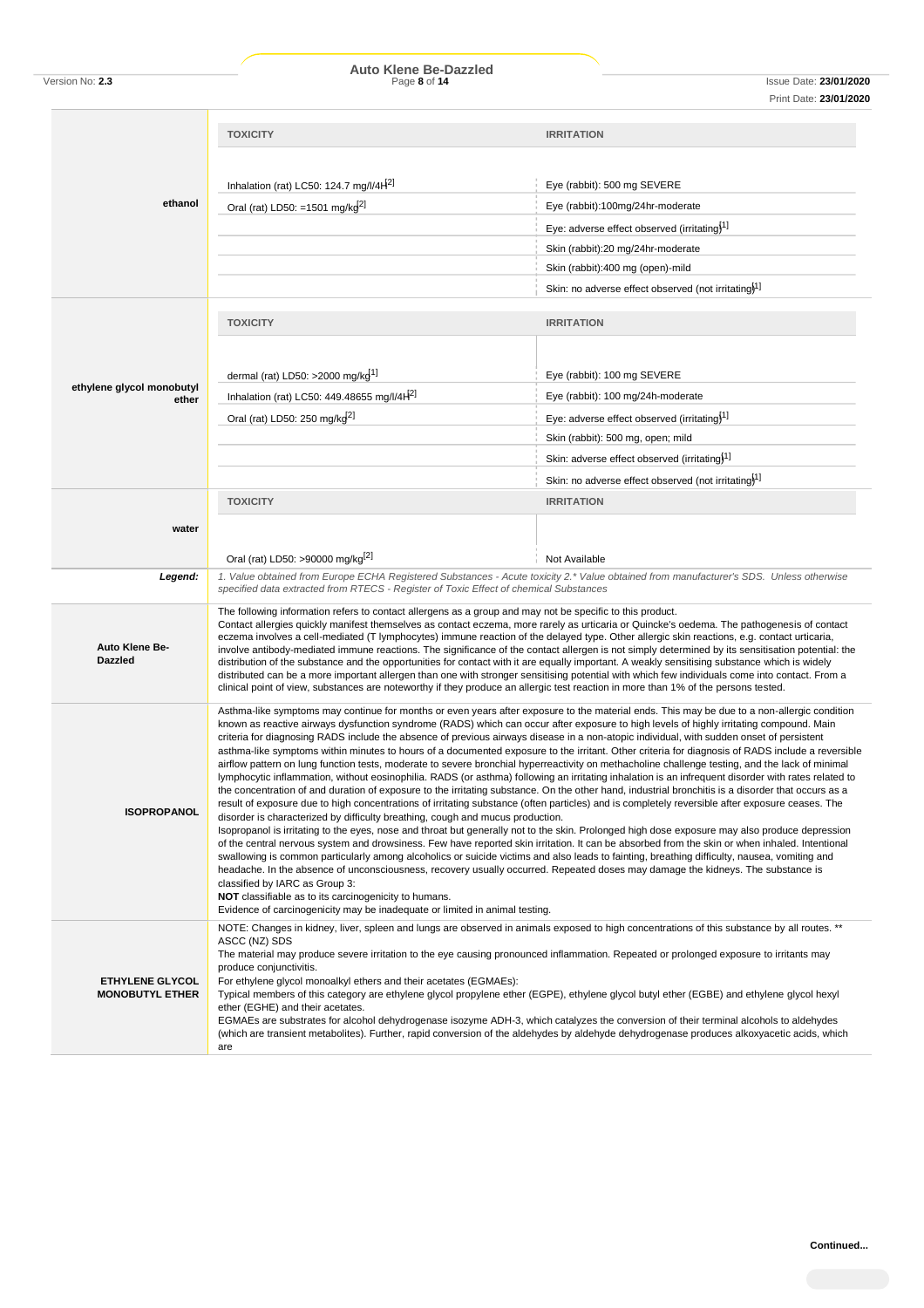|                                                                                                                                                                                                                                                                                                                                                                                                                                                                                                                                                                                                                                                                                                                                                                                                                                                                                                                                                                                                                                                                                                                                                                                                                                                                                                                                                                                                                                                                                                                                                                                                                                                                                                                                                                                                                                                                                                                                                                                                                                                                                                                                                                                                                                                         | <b>Auto Klene Be-Dazzled</b>                                                                                                                                                                      |                                                                                                                                               |  |  |
|---------------------------------------------------------------------------------------------------------------------------------------------------------------------------------------------------------------------------------------------------------------------------------------------------------------------------------------------------------------------------------------------------------------------------------------------------------------------------------------------------------------------------------------------------------------------------------------------------------------------------------------------------------------------------------------------------------------------------------------------------------------------------------------------------------------------------------------------------------------------------------------------------------------------------------------------------------------------------------------------------------------------------------------------------------------------------------------------------------------------------------------------------------------------------------------------------------------------------------------------------------------------------------------------------------------------------------------------------------------------------------------------------------------------------------------------------------------------------------------------------------------------------------------------------------------------------------------------------------------------------------------------------------------------------------------------------------------------------------------------------------------------------------------------------------------------------------------------------------------------------------------------------------------------------------------------------------------------------------------------------------------------------------------------------------------------------------------------------------------------------------------------------------------------------------------------------------------------------------------------------------|---------------------------------------------------------------------------------------------------------------------------------------------------------------------------------------------------|-----------------------------------------------------------------------------------------------------------------------------------------------|--|--|
| Version No: 2.3                                                                                                                                                                                                                                                                                                                                                                                                                                                                                                                                                                                                                                                                                                                                                                                                                                                                                                                                                                                                                                                                                                                                                                                                                                                                                                                                                                                                                                                                                                                                                                                                                                                                                                                                                                                                                                                                                                                                                                                                                                                                                                                                                                                                                                         | Page 9 of 14                                                                                                                                                                                      | Issue Date: 23/01/2020                                                                                                                        |  |  |
|                                                                                                                                                                                                                                                                                                                                                                                                                                                                                                                                                                                                                                                                                                                                                                                                                                                                                                                                                                                                                                                                                                                                                                                                                                                                                                                                                                                                                                                                                                                                                                                                                                                                                                                                                                                                                                                                                                                                                                                                                                                                                                                                                                                                                                                         |                                                                                                                                                                                                   | Print Date: 23/01/2020                                                                                                                        |  |  |
| the predominant urinary metabolites of mono substituted glycol ethers.<br>Acute Toxicity: Oral LD50 values in rats for all category members range from 739 (EGHE) to 3089 mg/kg bw (EGPE), with values increasing<br>with decreasing molecular weight. Four to six hour acute inhalation toxicity studies were conducted for these chemicals in rats at the highest<br>vapour concentrations practically achievable. Values range from LC0 > 85 ppm (508 mg/m3) for EGHE, LC50 > 400ppm (2620 mg/m3) for<br>EGBEA to LC50 > 2132 ppm (9061 mg/m3) for EGPE. No lethality was observed for any of these materials under these conditions. Dermal<br>LD50 values in rabbits range from 435 mg/kg bw (EGBE) to 1500 mg/kg bw (EGBEA). Overall these category members can be considered to be<br>of low to moderate acute toxicity.<br>Animal testing showed that exposure to ethylene glycol monobutyl ether resulted in toxicity to both the mother and the embryo. Reproductive<br>effects were thought to be less than that of other monoalkyl ethers of ethylene glycol.<br>Chronic exposure may cause anaemia, with enlargement and fragility of red blood cells. It is thought that in animals butoxyethanol may cause<br>generalized clotting and bone infarction. In animals, 2-butoxyethanol also increased the rate of some cancers, including liver cancer.<br>For ethylene glycol:<br>Ethylene glycol is quickly and extensively absorbed throughout the gastrointestinal tract. Limited information suggests that it is also absorbed<br>through the airways; absorption through skin is apparently slow. Following absorption, it is distributed throughout the body. In humans, it is<br>initially metabolized by alcohol dehydrogenase to form glycoaldehyde, which is rapidly converted to glycolic acid and glyoxal. These breakdown<br>products are oxidized to glyoxylate, which may be further metabolized to formic acid, oxalic acid, and glycine. Breakdown of both glycine and<br>formic acid can generate carbon dioxide, which is one of the major elimination products of ethylene glycol. In addition to exhaled carbon dioxide,<br>ethylene glycol is eliminated in the urine as both the parent compound and glycolic acid. |                                                                                                                                                                                                   |                                                                                                                                               |  |  |
| <b>WATER</b>                                                                                                                                                                                                                                                                                                                                                                                                                                                                                                                                                                                                                                                                                                                                                                                                                                                                                                                                                                                                                                                                                                                                                                                                                                                                                                                                                                                                                                                                                                                                                                                                                                                                                                                                                                                                                                                                                                                                                                                                                                                                                                                                                                                                                                            | No significant acute toxicological data identified in literature search.                                                                                                                          |                                                                                                                                               |  |  |
| <b>ISOPROPANOL &amp; ETHANOL</b><br>&<br><b>ETHYLENE</b><br><b>GLYCOL</b><br><b>MONOBUTYL</b><br><b>ETHER</b>                                                                                                                                                                                                                                                                                                                                                                                                                                                                                                                                                                                                                                                                                                                                                                                                                                                                                                                                                                                                                                                                                                                                                                                                                                                                                                                                                                                                                                                                                                                                                                                                                                                                                                                                                                                                                                                                                                                                                                                                                                                                                                                                           | The material may cause skin irritation after prolonged or repeated exposure and may produce on contact skin redness, swelling, the production<br>of vesicles, scaling and thickening of the skin. |                                                                                                                                               |  |  |
| <b>Acute Toxicity</b>                                                                                                                                                                                                                                                                                                                                                                                                                                                                                                                                                                                                                                                                                                                                                                                                                                                                                                                                                                                                                                                                                                                                                                                                                                                                                                                                                                                                                                                                                                                                                                                                                                                                                                                                                                                                                                                                                                                                                                                                                                                                                                                                                                                                                                   | Carcinogenicity                                                                                                                                                                                   |                                                                                                                                               |  |  |
| <b>Skin</b><br><b>Irritation/Corrosion</b>                                                                                                                                                                                                                                                                                                                                                                                                                                                                                                                                                                                                                                                                                                                                                                                                                                                                                                                                                                                                                                                                                                                                                                                                                                                                                                                                                                                                                                                                                                                                                                                                                                                                                                                                                                                                                                                                                                                                                                                                                                                                                                                                                                                                              | Reproductivity                                                                                                                                                                                    |                                                                                                                                               |  |  |
| <b>Serious Eye</b><br>Damage/Irritation                                                                                                                                                                                                                                                                                                                                                                                                                                                                                                                                                                                                                                                                                                                                                                                                                                                                                                                                                                                                                                                                                                                                                                                                                                                                                                                                                                                                                                                                                                                                                                                                                                                                                                                                                                                                                                                                                                                                                                                                                                                                                                                                                                                                                 | STOT - Single<br><b>Exposure</b>                                                                                                                                                                  |                                                                                                                                               |  |  |
| <b>Respiratory or Skin</b><br>sensitisation                                                                                                                                                                                                                                                                                                                                                                                                                                                                                                                                                                                                                                                                                                                                                                                                                                                                                                                                                                                                                                                                                                                                                                                                                                                                                                                                                                                                                                                                                                                                                                                                                                                                                                                                                                                                                                                                                                                                                                                                                                                                                                                                                                                                             | <b>STOT - Repeated</b><br><b>Exposure</b>                                                                                                                                                         | ×                                                                                                                                             |  |  |
| <b>Mutagenicity</b>                                                                                                                                                                                                                                                                                                                                                                                                                                                                                                                                                                                                                                                                                                                                                                                                                                                                                                                                                                                                                                                                                                                                                                                                                                                                                                                                                                                                                                                                                                                                                                                                                                                                                                                                                                                                                                                                                                                                                                                                                                                                                                                                                                                                                                     | ×<br><b>Aspiration Hazard</b>                                                                                                                                                                     | ×                                                                                                                                             |  |  |
|                                                                                                                                                                                                                                                                                                                                                                                                                                                                                                                                                                                                                                                                                                                                                                                                                                                                                                                                                                                                                                                                                                                                                                                                                                                                                                                                                                                                                                                                                                                                                                                                                                                                                                                                                                                                                                                                                                                                                                                                                                                                                                                                                                                                                                                         | Legend:                                                                                                                                                                                           | $\blacktriangleright$ – Data either not available or does not fill the criteria for classification<br>- Data available to make classification |  |  |

# **SECTION 12 ECOLOGICAL INFORMATION**

| <b>Toxicity</b>                  |                 |                                |                             |                                     |        |
|----------------------------------|-----------------|--------------------------------|-----------------------------|-------------------------------------|--------|
|                                  |                 | $\mathbb{R}$<br>$\mathbb{R}^n$ |                             |                                     |        |
|                                  |                 |                                | $\pm$<br>$\pm$              |                                     |        |
| Auto Klene Be-<br><b>Dazzled</b> |                 |                                |                             | -11<br>$\pm$<br>$\mathbf{r}$<br>-11 |        |
|                                  |                 |                                |                             |                                     |        |
|                                  | <b>ENDPOINT</b> | <b>TEST DURATION (HR)</b>      | <b>SPECIES</b>              | VALUE                               | SOURCE |
|                                  | NotNotNot       | Not AvailableNot Available     | AvailableAvailableAvailable |                                     |        |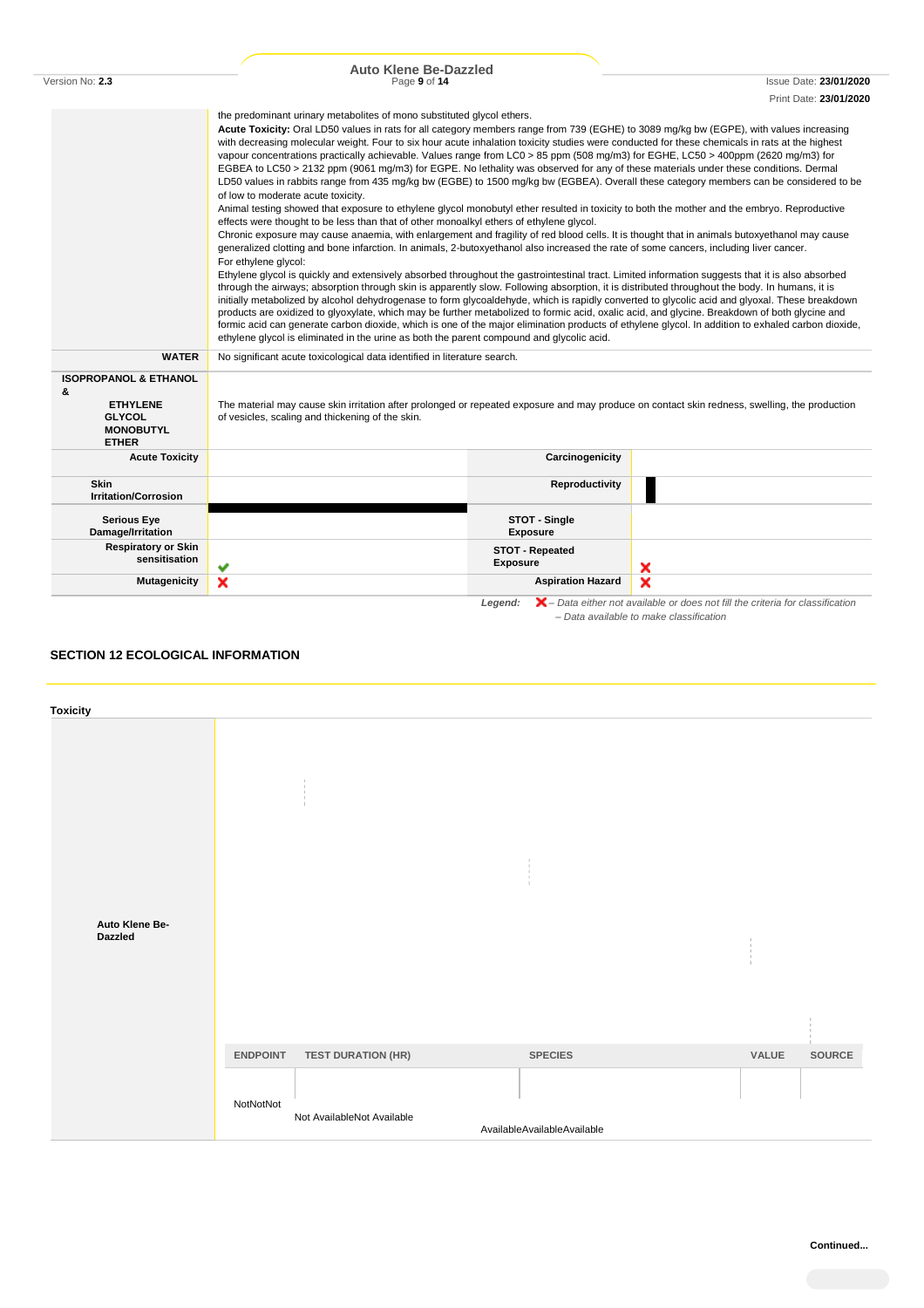|                                                            | <b>ENDPOINT</b> | <b>TEST DURATION (HR)</b>                                                                                                                                                                                                                                                                                                                                                    | <b>SPECIES</b>                | <b>VALUE</b>     | <b>SOURCE</b>  |
|------------------------------------------------------------|-----------------|------------------------------------------------------------------------------------------------------------------------------------------------------------------------------------------------------------------------------------------------------------------------------------------------------------------------------------------------------------------------------|-------------------------------|------------------|----------------|
|                                                            |                 |                                                                                                                                                                                                                                                                                                                                                                              |                               |                  |                |
|                                                            | <b>LC50</b>     | 96                                                                                                                                                                                                                                                                                                                                                                           | Fish                          | 9-640mg/L        | $\overline{2}$ |
| isopropanol                                                |                 | 48                                                                                                                                                                                                                                                                                                                                                                           | Crustacea                     | 12500mg/L        | 5              |
|                                                            | <b>EC50</b>     |                                                                                                                                                                                                                                                                                                                                                                              |                               |                  |                |
|                                                            | <b>EC50</b>     | 96                                                                                                                                                                                                                                                                                                                                                                           | Algae or other aquatic plants | 993.232mg/L      | 3              |
|                                                            | EC <sub>0</sub> | 24                                                                                                                                                                                                                                                                                                                                                                           | Crustacea                     | 5-102mg/L        | 2              |
|                                                            | <b>NOEC</b>     | 5760                                                                                                                                                                                                                                                                                                                                                                         | Fish                          | $0.02$ mg/L      | 4              |
|                                                            |                 |                                                                                                                                                                                                                                                                                                                                                                              |                               |                  |                |
|                                                            | <b>ENDPOINT</b> | <b>TEST DURATION (HR)</b>                                                                                                                                                                                                                                                                                                                                                    | <b>SPECIES</b>                | <b>VALUE</b>     | <b>SOURCE</b>  |
|                                                            |                 |                                                                                                                                                                                                                                                                                                                                                                              |                               |                  |                |
| ethanol                                                    | <b>LC50</b>     | 96                                                                                                                                                                                                                                                                                                                                                                           | Fish                          | $11-mg/L$        | $\overline{2}$ |
|                                                            | <b>EC50</b>     | 48                                                                                                                                                                                                                                                                                                                                                                           | Crustacea                     | 2mg/L            | $\overline{4}$ |
|                                                            | EC50            | 96                                                                                                                                                                                                                                                                                                                                                                           | Algae or other aquatic plants | 17.921mg/L       | $\overline{4}$ |
|                                                            | <b>NOEC</b>     | 2016                                                                                                                                                                                                                                                                                                                                                                         | Fish                          |                  | $\overline{4}$ |
|                                                            |                 |                                                                                                                                                                                                                                                                                                                                                                              |                               | 0.000375mg/L     |                |
|                                                            |                 |                                                                                                                                                                                                                                                                                                                                                                              |                               |                  |                |
|                                                            | <b>ENDPOINT</b> | <b>TEST DURATION (HR)</b>                                                                                                                                                                                                                                                                                                                                                    | <b>SPECIES</b>                | <b>VALUE</b>     | <b>SOURCE</b>  |
|                                                            |                 |                                                                                                                                                                                                                                                                                                                                                                              |                               |                  |                |
| ethylene glycol monobutyl<br>ether                         | <b>LC50</b>     | 96                                                                                                                                                                                                                                                                                                                                                                           | Fish                          | 1-700mg/L        | $\overline{2}$ |
|                                                            | <b>EC50</b>     | 48                                                                                                                                                                                                                                                                                                                                                                           | Crustacea                     | ca.1-800mg/L     | $\overline{2}$ |
|                                                            | <b>EC50</b>     | 72                                                                                                                                                                                                                                                                                                                                                                           | Algae or other aquatic plants | 1-840mg/L        | $\overline{2}$ |
|                                                            | <b>NOEC</b>     | 24                                                                                                                                                                                                                                                                                                                                                                           | Crustacea                     | $>1$ -mg/L       | $\overline{2}$ |
|                                                            |                 |                                                                                                                                                                                                                                                                                                                                                                              |                               |                  |                |
|                                                            |                 |                                                                                                                                                                                                                                                                                                                                                                              |                               |                  |                |
|                                                            | <b>ENDPOINT</b> | <b>TEST DURATION (HR)</b>                                                                                                                                                                                                                                                                                                                                                    | <b>SPECIES</b>                | <b>VALUE</b>     | <b>SOURCE</b>  |
| water                                                      |                 |                                                                                                                                                                                                                                                                                                                                                                              |                               |                  |                |
|                                                            | <b>LC50</b>     | 96                                                                                                                                                                                                                                                                                                                                                                           | Fish                          | 897.520mg/L      | 3              |
|                                                            | <b>EC50</b>     | 96                                                                                                                                                                                                                                                                                                                                                                           | Algae or other aquatic plants | 8768.874mg/L   3 |                |
|                                                            |                 |                                                                                                                                                                                                                                                                                                                                                                              |                               |                  |                |
| Legend:                                                    |                 | Extracted from 1. IUCLID Toxicity Data 2. Europe ECHA Registered Substances - Ecotoxicological Information - Aquatic Toxicity 3. EPIWIN                                                                                                                                                                                                                                      | Suite                         |                  |                |
|                                                            |                 | V3.12 (QSAR) - Aquatic Toxicity Data (Estimated) 4. US EPA, Ecotox database - Aquatic Toxicity Data 5. ECETOC Aquatic Hazard                                                                                                                                                                                                                                                 |                               |                  |                |
|                                                            | Assessment      | Data 6. NITE (Japan) - Bioconcentration Data 7. METI (Japan) - Bioconcentration Data 8. Vendor Data                                                                                                                                                                                                                                                                          |                               |                  |                |
| Harmful to aquatic organisms.                              |                 |                                                                                                                                                                                                                                                                                                                                                                              |                               |                  |                |
| For Ethanol: log Kow: -<br>0.31 to -0.32; Koc 1:           |                 |                                                                                                                                                                                                                                                                                                                                                                              |                               |                  |                |
| Estimated BCF= 3;                                          |                 |                                                                                                                                                                                                                                                                                                                                                                              |                               |                  |                |
| Half-life (hr) air: 144;                                   |                 |                                                                                                                                                                                                                                                                                                                                                                              |                               |                  |                |
| Half-life (hr) H2O surface water: 144;                     |                 |                                                                                                                                                                                                                                                                                                                                                                              |                               |                  |                |
| Henry's atm m3 /mol: 6.29E-06;<br>BOD 5 if unstated: 0.93- |                 |                                                                                                                                                                                                                                                                                                                                                                              |                               |                  |                |
| 1.67,63% COD: 1.99-2.11,97%;                               |                 |                                                                                                                                                                                                                                                                                                                                                                              |                               |                  |                |
| ThOD: 2.1.                                                 |                 |                                                                                                                                                                                                                                                                                                                                                                              |                               |                  |                |
|                                                            |                 | Environmental Fate: Terrestrial - Ethanol quickly biodegrades in soil but may leach into ground water; most is lost by evaporation. Ethanol is expected to have very high mobility in<br>soil. Volatilization of ethanol from moist soil surfaces is expected to be an important fate process. The potential for volatilization of ethanol from dry soil surfaces may exist. |                               |                  |                |
|                                                            |                 | Biodegradation is expected to be an important fate process for ethanol based on half-lives on the order of a few days for ethanol in sandy soil/groundwater                                                                                                                                                                                                                  |                               |                  |                |
|                                                            |                 | microcosms. Atmospheric Fate: Ethanol is expected to exist solely as a vapour in the ambient atmosphere. DO NOT discharge into sewer or waterways.                                                                                                                                                                                                                           |                               |                  |                |

# **Persistence and degradability**

| Ingredient                           | Persistence: Water/Soil<br><b>Persistence: Air</b>           |                               |
|--------------------------------------|--------------------------------------------------------------|-------------------------------|
| isopropanol                          | LOW (Half-life $= 14$ days)                                  | LOW (Half-life $=$ 3 days)    |
| ethanol                              | LOW (Half-life $= 2.17$ days)                                | LOW (Half-life $= 5.08$ days) |
| ethylene glycol monobutyl ether      | LOW (Half-life $= 1.37$ days)<br>LOW (Half-life $=$ 56 days) |                               |
| water                                | LOW<br><b>LOW</b>                                            |                               |
| <b>Bioaccumulative potential</b>     |                                                              |                               |
| <b>Bioaccumulation</b><br>Ingredient |                                                              |                               |
| isopropanol                          | LOW (LogKOW = $0.05$ )                                       |                               |
| ethanol                              | LOW (LogKOW = $-0.31$ )                                      |                               |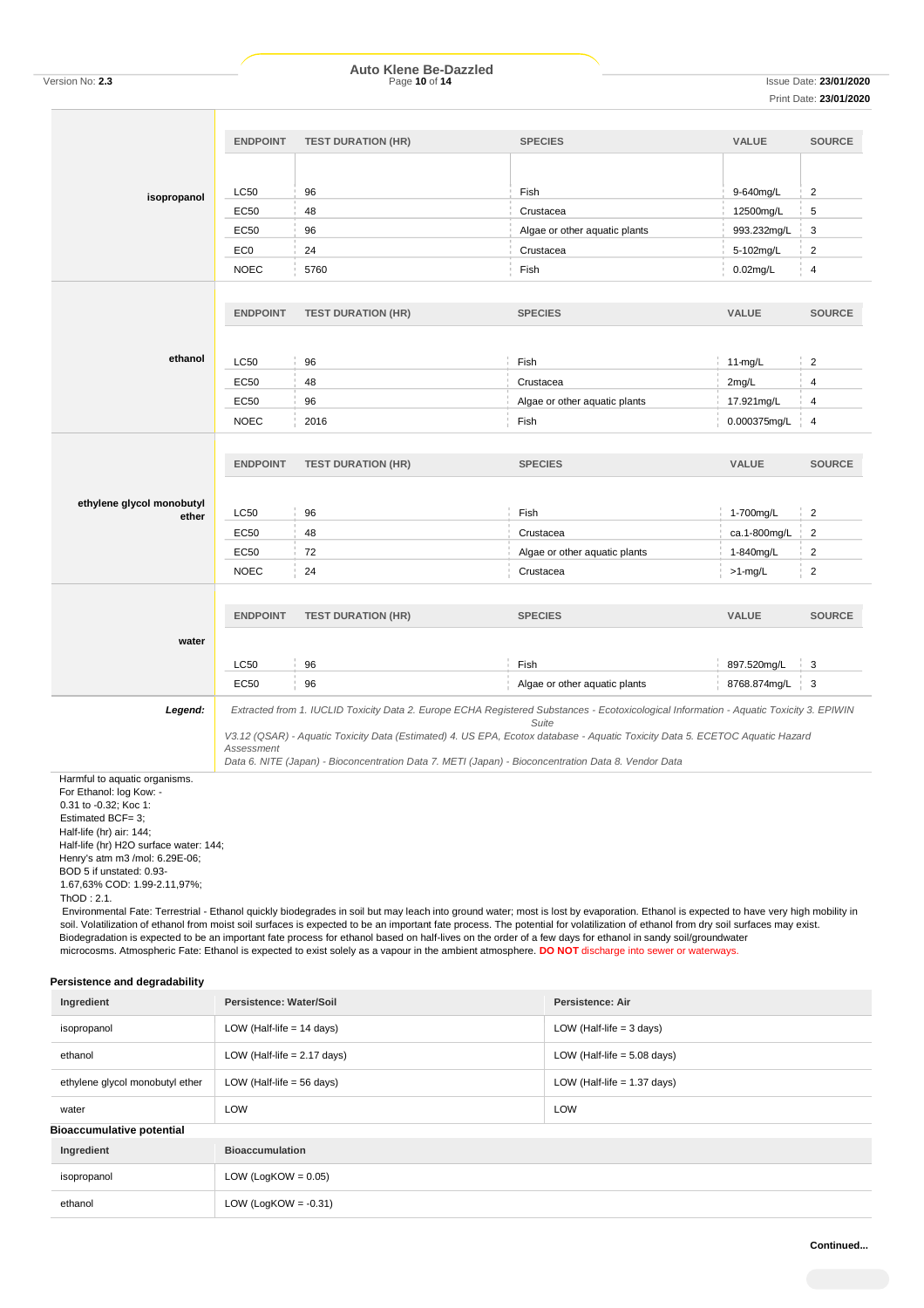# Version No: **2.3** Page **11** of **14** Issue Date: **23/01/2020 Auto Klene Be-Dazzled**

| ethylene glycol monobutyl ether           | LOW (BCF = $2.51$ )     |  |  |
|-------------------------------------------|-------------------------|--|--|
| water                                     | LOW (LogKOW = $-1.38$ ) |  |  |
| <b>Mobility in soil</b>                   |                         |  |  |
| Ingredient                                | <b>Mobility</b>         |  |  |
| isopropanol                               | $HIGH (KOC = 1.06)$     |  |  |
| ethanol                                   | $HIGH (KOC = 1)$        |  |  |
| ethylene glycol monobutyl ether           | $HIGH (KOC = 1)$        |  |  |
| water                                     | LOW ( $KOC = 14.3$ )    |  |  |
| <b>SECTION 13 DISPOSAL CONSIDERATIONS</b> |                         |  |  |

| Waste treatment methods                |                                                                                                                                                                                                                                                                                                                                                                                                                                                                                                                                                                                                                                                                                                                                                                                                                                                                                                                                                                                                                                                                                                                                                                                                                                                                                                                                                                                                                                                                                                                                                                                                                                                                                                                                                                                                                                                                                                                                                              |
|----------------------------------------|--------------------------------------------------------------------------------------------------------------------------------------------------------------------------------------------------------------------------------------------------------------------------------------------------------------------------------------------------------------------------------------------------------------------------------------------------------------------------------------------------------------------------------------------------------------------------------------------------------------------------------------------------------------------------------------------------------------------------------------------------------------------------------------------------------------------------------------------------------------------------------------------------------------------------------------------------------------------------------------------------------------------------------------------------------------------------------------------------------------------------------------------------------------------------------------------------------------------------------------------------------------------------------------------------------------------------------------------------------------------------------------------------------------------------------------------------------------------------------------------------------------------------------------------------------------------------------------------------------------------------------------------------------------------------------------------------------------------------------------------------------------------------------------------------------------------------------------------------------------------------------------------------------------------------------------------------------------|
| <b>Product / Packaging</b><br>disposal | • Containers may still present a chemical hazard/danger when empty.<br>Return to supplier for reuse/ recycling if possible.<br>Otherwise:<br>If container can not be cleaned sufficiently well to ensure that residuals do not remain or if the container cannot be used to store the same<br>product, then puncture containers, to prevent re-use, and bury at an authorised landfill.<br>• Where possible retain label warnings and SDS and observe all notices pertaining to the product.<br>Legislation addressing waste disposal requirements may differ by country, state and/ or territory. Each user must refer to laws operating in<br>their area. In some areas, certain wastes must be tracked.<br>A Hierarchy of Controls seems to be common - the user should investigate:<br>▶ Reduction<br>▶ Reuse<br>$\triangleright$ Recycling<br>Disposal (if all else fails)<br>This material may be recycled if unused, or if it has not been contaminated so as to make it unsuitable for its intended use. If it has been<br>contaminated, it may be possible to reclaim the product by filtration, distillation or some other means. Shelf life considerations should also be<br>applied in making decisions of this type. Note that properties of a material may change in use, and recycling or reuse may not always be<br>appropriate.<br>DO NOT allow wash water from cleaning or process equipment to enter drains.<br>It may be necessary to collect all wash water for treatment before disposal.<br>In all cases disposal to sewer may be subject to local laws and regulations and these should be considered first.<br>. Where in doubt contact the responsible authority.<br>Recycle wherever possible or consult manufacturer for recycling options.<br>Consult State Land Waste Authority for disposal.<br>▶ Bury or incinerate residue at an approved site.<br>Recycle containers if possible, or dispose of in an authorised landfill. |
| SECTION 14 TRANSPORT INFORMATION       |                                                                                                                                                                                                                                                                                                                                                                                                                                                                                                                                                                                                                                                                                                                                                                                                                                                                                                                                                                                                                                                                                                                                                                                                                                                                                                                                                                                                                                                                                                                                                                                                                                                                                                                                                                                                                                                                                                                                                              |

### **SECTION 14 TRANSPORT INFORMATION**

| <b>Labels Required</b>                                               |                               |
|----------------------------------------------------------------------|-------------------------------|
| <b>Marine Pollutant</b>                                              | NO.                           |
|                                                                      | <b>HAZCHEM</b> Not Applicable |
| Land transport (ADG): NOT REGULATED FOR TRANSPORT OF DANGEROUS GOODS |                               |

### **Air transport (ICAO-IATA / DGR): NOT REGULATED FOR TRANSPORT OF DANGEROUS GOODS**

**Sea transport (IMDG-Code / GGVSee): NOT REGULATED FOR TRANSPORT OF DANGEROUS GOODS Transport in bulk according to Annex II of MARPOL and the IBC code** Not

Applicable

# **SECTION 15 REGULATORY INFORMATION**

# **Safety, health and environmental regulations / legislation specific for the substance or mixture**

| <b>ISOPROPANOL IS FOUND ON THE FOLLOWING REGULATORY LISTS</b>                                              |                                                                                                                                                                  |
|------------------------------------------------------------------------------------------------------------|------------------------------------------------------------------------------------------------------------------------------------------------------------------|
| Australia Dangerous Goods Code (ADG Code) - Dangerous Goods List                                           | IMO MARPOL 73/78 (Annex II) - List of Other Liquid Substances                                                                                                    |
| Australia Dangerous Goods Code (ADG Code) - List of Emergency Action Codes<br>Australia Exposure Standards | IMO Provisional Categorization of Liquid Substances - List 2: Pollutant only mixtures<br>containing at least 99% by weight of components already assessed by IMO |
| Australia Hazardous Chemical Information System (HCIS) - Hazardous Chemicals                               | IMO Provisional Categorization of Liquid Substances - List 3: (Trade-named) mixtures                                                                             |
| Australia Inventory of Chemical Substances (AICS)                                                          | containing at least 99% by weight of components already assessed by IMO.<br>presenting safety hazards                                                            |
| GESAMP/EHS Composite List - GESAMP Hazard Profiles                                                         |                                                                                                                                                                  |
| IMO IBC Code Chapter 17: Summary of minimum requirements                                                   | International Agency for Research on Cancer (IARC) - Agents Classified by the IARC                                                                               |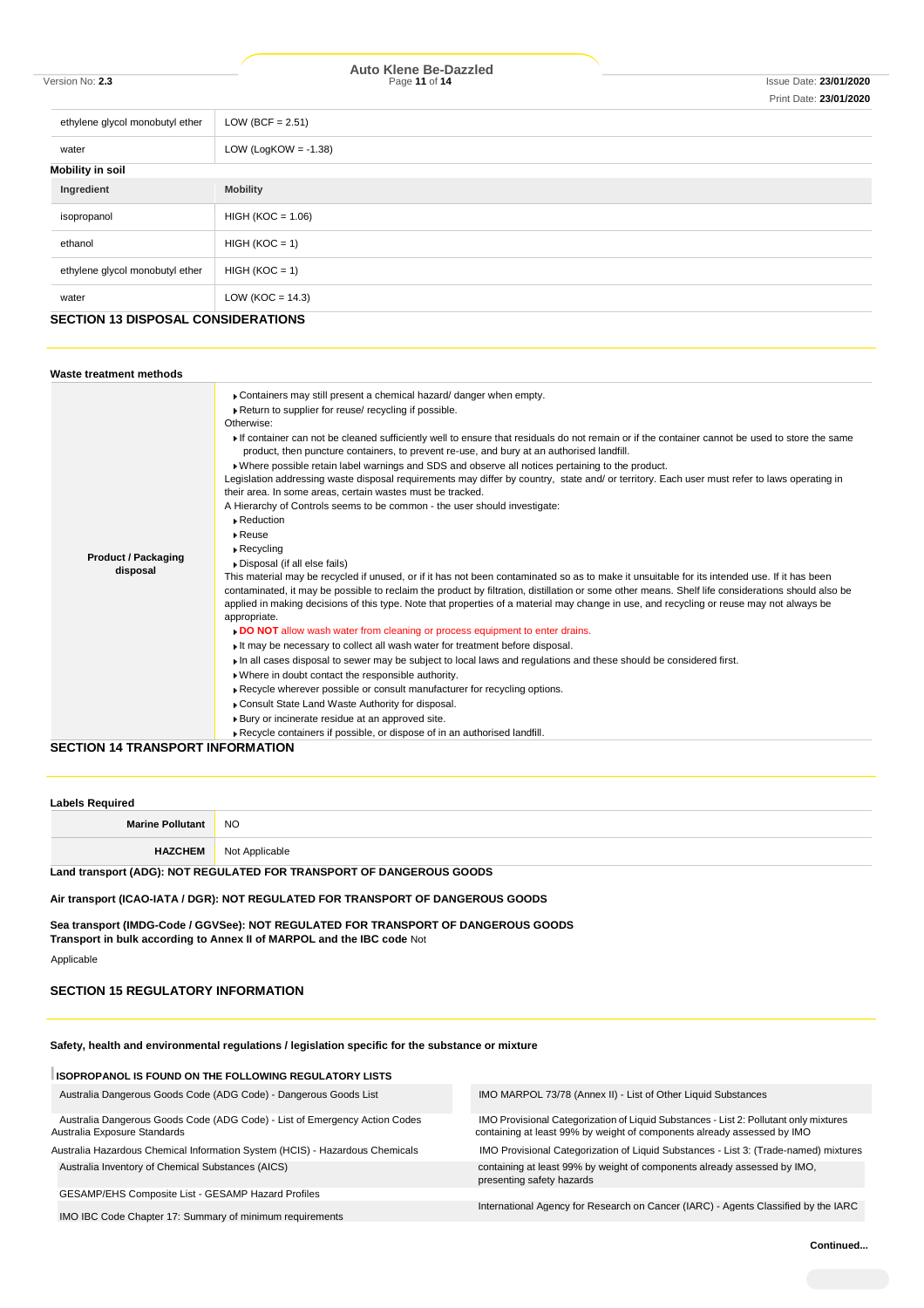|                                                                                                                                                                                                                    | <b>Auto Klene Be-Dazzled</b>                                                 |                                                                                                                                                                                                                                                                             |
|--------------------------------------------------------------------------------------------------------------------------------------------------------------------------------------------------------------------|------------------------------------------------------------------------------|-----------------------------------------------------------------------------------------------------------------------------------------------------------------------------------------------------------------------------------------------------------------------------|
| Version No: 2.3                                                                                                                                                                                                    | Page 12 of 14                                                                | <b>Issue Date: 23/01/2020</b>                                                                                                                                                                                                                                               |
|                                                                                                                                                                                                                    |                                                                              | Print Date: 23/01/2020<br>Monographs                                                                                                                                                                                                                                        |
| IMO IBC Code Chapter 18: List of products to which the Code does not apply                                                                                                                                         |                                                                              |                                                                                                                                                                                                                                                                             |
|                                                                                                                                                                                                                    |                                                                              | International Air Transport Association (IATA) Dangerous Goods Regulations                                                                                                                                                                                                  |
|                                                                                                                                                                                                                    |                                                                              | International Maritime Dangerous Goods Requirements (IMDG Code)                                                                                                                                                                                                             |
|                                                                                                                                                                                                                    |                                                                              | United Nations Recommendations on the Transport of Dangerous Goods Model<br>Regulations                                                                                                                                                                                     |
| ETHANOL IS FOUND ON THE FOLLOWING REGULATORY LISTS                                                                                                                                                                 |                                                                              |                                                                                                                                                                                                                                                                             |
|                                                                                                                                                                                                                    | Australia Dangerous Goods Code (ADG Code) - Dangerous Goods List             | IMO IBC Code Chapter 18: List of products to which the Code does not apply                                                                                                                                                                                                  |
| Australia Exposure Standards                                                                                                                                                                                       | Australia Dangerous Goods Code (ADG Code) - List of Emergency Action Codes   | IMO MARPOL 73/78 (Annex II) - List of Other Liquid Substances<br>IMO Provisional Categorization of Liquid Substances - List 2: Pollutant only mixtures                                                                                                                      |
|                                                                                                                                                                                                                    | Australia Hazardous Chemical Information System (HCIS) - Hazardous Chemicals | containing at least 99% by weight of components already assessed by IMO                                                                                                                                                                                                     |
| Australia Inventory of Chemical Substances (AICS)<br>Australia Standard for the Uniform Scheduling of Medicines and Poisons (SUSMP) -<br>Appendix B (Part 3)<br>GESAMP/EHS Composite List - GESAMP Hazard Profiles |                                                                              | IMO Provisional Categorization of Liquid Substances - List 3: (Trade-named) mixtures<br>containing at least 99% by weight of components already assessed by IMO,<br>presenting safety hazards<br>International Air Transport Association (IATA) Dangerous Goods Regulations |
| IMO IBC Code Chapter 17: Summary of minimum requirements                                                                                                                                                           |                                                                              | International Maritime Dangerous Goods Requirements (IMDG<br>Code)                                                                                                                                                                                                          |
|                                                                                                                                                                                                                    |                                                                              | United Nations Recommendations on the Transport of Dangerous Goods Model<br>Regulations                                                                                                                                                                                     |
|                                                                                                                                                                                                                    | ETHYLENE GLYCOL MONOBUTYL ETHER IS FOUND ON THE FOLLOWING REGULATORY LISTS   |                                                                                                                                                                                                                                                                             |
|                                                                                                                                                                                                                    | Australia Dangerous Goods Code (ADG Code) - Dangerous Goods List             | <b>GESAMP/EHS Composite List - GESAMP Hazard Profiles</b>                                                                                                                                                                                                                   |
|                                                                                                                                                                                                                    | Australia Dangerous Goods Code (ADG Code) - List of Emergency Action Codes   | IMO IBC Code Chapter 17: Summary of minimum requirements                                                                                                                                                                                                                    |
| Australia Exposure Standards                                                                                                                                                                                       |                                                                              | IMO MARPOL 73/78 (Annex II) - List of Other Liquid Substances                                                                                                                                                                                                               |
|                                                                                                                                                                                                                    |                                                                              | Australia Hazardous Chemical Information System (HCIS) - Hazardous Chemicals                                                                                                                                                                                                |
| Australia Inventory of Chemical Substances (AICS)                                                                                                                                                                  |                                                                              | International Agency for Research on Cancer (IARC) - Agents Classified by the IARC                                                                                                                                                                                          |
|                                                                                                                                                                                                                    | Monographs                                                                   | International Air Transport Association (IATA) Dangerous Goods Regulations                                                                                                                                                                                                  |
| Australia Standard for the Uniform Scheduling of Medicines and Poisons (SUSMP) -<br>Part 2, Section Seven - Appendix I                                                                                             |                                                                              | International Maritime Dangerous Goods Requirements (IMDG Code)                                                                                                                                                                                                             |
| Australia Standard for the Uniform Scheduling of Medicines and Poisons (SUSMP) -<br>Schedule 6                                                                                                                     |                                                                              | United Nations Recommendations on the Transport of Dangerous Goods Model<br>Regulations                                                                                                                                                                                     |
| WATER IS FOUND ON THE FOLLOWING REGULATORY LISTS                                                                                                                                                                   |                                                                              |                                                                                                                                                                                                                                                                             |
| Australia Inventory of Chemical Substances (AICS)                                                                                                                                                                  |                                                                              | IMO IBC Code Chapter 18: List of products to which the Code does not apply                                                                                                                                                                                                  |
| <b>National Inventory Status</b>                                                                                                                                                                                   |                                                                              |                                                                                                                                                                                                                                                                             |
| <b>National Inventory</b>                                                                                                                                                                                          | <b>Status</b>                                                                |                                                                                                                                                                                                                                                                             |
| Australia - AICS                                                                                                                                                                                                   | Yes                                                                          |                                                                                                                                                                                                                                                                             |
| Canada - DSL                                                                                                                                                                                                       | Yes                                                                          |                                                                                                                                                                                                                                                                             |
| Canada - NDSL                                                                                                                                                                                                      | No (ethanol; water; isopropanol; ethylene glycol monobutyl ether)            |                                                                                                                                                                                                                                                                             |
| China - IECSC                                                                                                                                                                                                      | Yes                                                                          |                                                                                                                                                                                                                                                                             |

| Canada - NDSL                 | No (ethanol; water; isopropanol; ethylene glycol monobutyl ether)                                                                                                                                        |
|-------------------------------|----------------------------------------------------------------------------------------------------------------------------------------------------------------------------------------------------------|
| China - IECSC                 | Yes                                                                                                                                                                                                      |
| Europe - EINEC / ELINCS / NLP | Yes                                                                                                                                                                                                      |
| Japan - ENCS                  | Yes                                                                                                                                                                                                      |
| Korea - KECI                  | Yes                                                                                                                                                                                                      |
| New Zealand - NZIoC           | Yes                                                                                                                                                                                                      |
| Philippines - PICCS           | Yes                                                                                                                                                                                                      |
| <b>USA - TSCA</b>             | Yes                                                                                                                                                                                                      |
| Taiwan - TCSI                 | Yes                                                                                                                                                                                                      |
| Mexico - INSQ                 | Yes                                                                                                                                                                                                      |
| Vietnam - NCI                 | Yes                                                                                                                                                                                                      |
| Russia - ARIPS                | Yes                                                                                                                                                                                                      |
| Legend:                       | Yes = All CAS declared ingredients are on the inventory<br>No = One or more of the CAS listed ingredients are not on the inventory and are not exempt from listing(see specific ingredients in brackets) |

# **SECTION 16 OTHER INFORMATION**

| <b>Revision Date</b> | 23/01/2020 |
|----------------------|------------|
| <b>Initial Date</b>  | 27/01/2015 |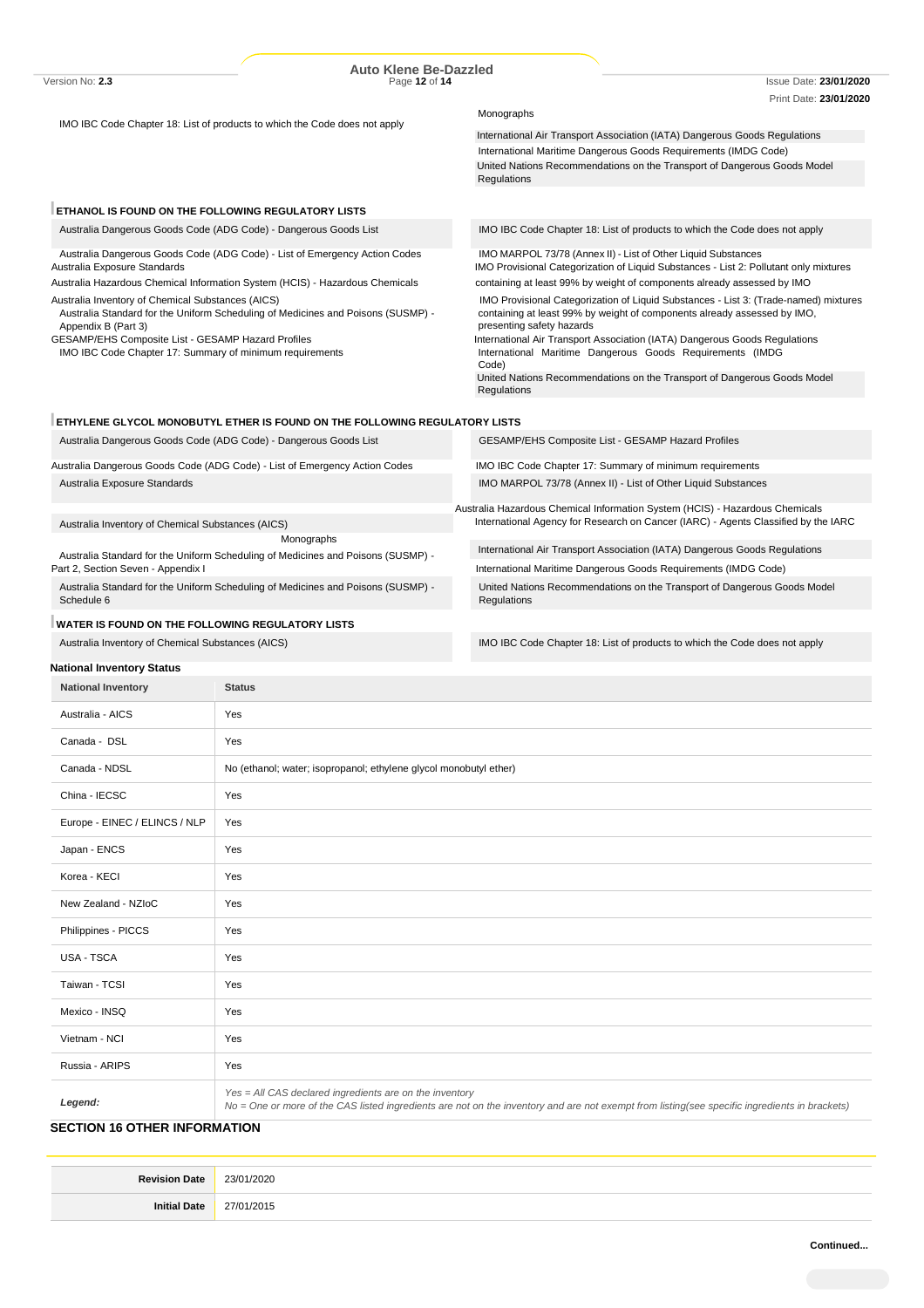## **Auto Klene Be-Dazzled**

#### Print Date: **23/01/2020**

### **SDS Version Summary**

| __________________<br><b>Version</b> | <b>Issue Date</b> | <b>Sections Updated</b>                                                                                  |
|--------------------------------------|-------------------|----------------------------------------------------------------------------------------------------------|
| 1.3.1.1.1                            | 23/01/2020        | Acute Health (skin), Classification, First Aid (eye), First Aid (skin), Ingredients, Physical Properties |
| Other information                    |                   |                                                                                                          |

### **Other information**

Classification of the preparation and its individual components has drawn on official and authoritative sources as well as independent review by the Chemwatch Classification committee using available literature references.

The SDS is a Hazard Communication tool and should be used to assist in the Risk Assessment. Many factors determine whether the reported Hazards are Risks in the workplace or other settings. Risks may be determined by reference to Exposures Scenarios. Scale of use, frequency of use and current or available engineering controls must be considered.